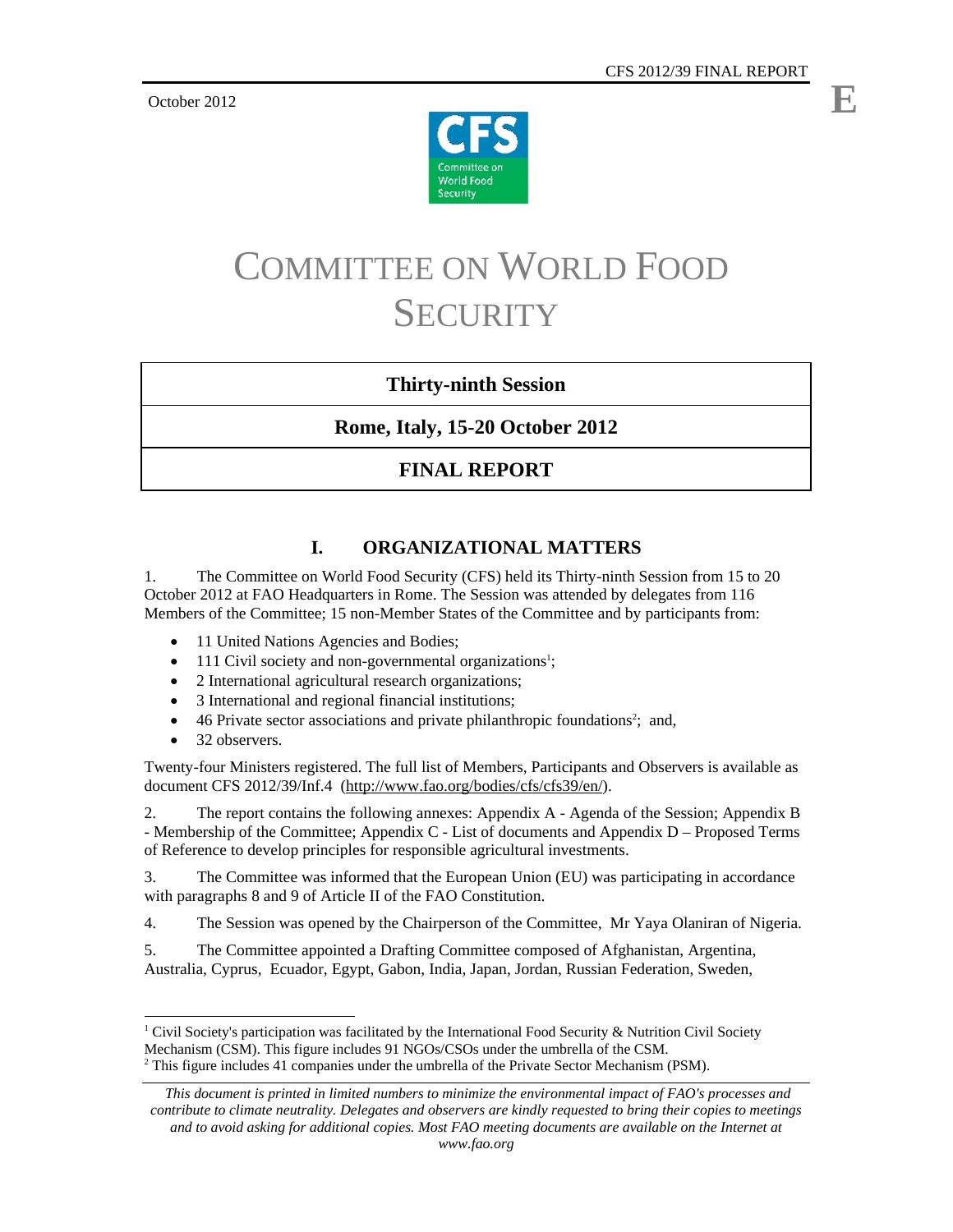Switzerland, Thailand, United States of America. The Drafting Committee was chaired by Ambassador Thenjiwe Ethel Mtintso (Republic of South Africa).

## **II. SETTING THE STAGE FOR CFS 39**

6. Opening statements were delivered by Mr Ban Ki-moon, Secretary-General, United Nations (video), Mr José Graziano da Silva, Director-General, Food and Agriculture Organization of the United Nations (FAO), Mr Kanayo Nwanze, President, International Fund for Agricultural Development (IFAD), Ms Ertharin Cousin, Executive Director, the United Nations World Food Programme (WFP), Mr Monkombu Sambasivan Swaminathan, Chairperson of the Steering Committee of the High Level Panel of Experts on Food Security and Nutrition (HLPE). The statements are available as CFS information documents at http://www.fao.org/bodies/cfs/cfs39/en/.

## **III. POLICY CONVERGENCE**

#### **A. Policy Round Table: Social Protection for Food Security and Nutrition**

7. The Committee considered documents CFS 2012/39/2 "Policy Roundtable: Social Protection for Food Security and Nutrition", CFS 2012/39/2 Add.1 "Executive Summary of the High-Level Panel of Experts (HLPE) Report on Social Protection for Food Security", and "Social Protection for Food Security. A report by the High Level Panel of Experts on Food Security and Nutrition of the Committee on World Food Security", Rome 2012.

8. The Committee endorsed the following recommendations regarding Social Protection for Food Security and Nutrition:

- a) urged Member States to design and put in place, or strengthen, comprehensive, nationallyowned, context-sensitive social protection systems for food security and nutrition, considering:
	- inter-ministerial and cross-sectoral coordination, including the agriculture sector, to ensure that social protection is integrated with broader food security and nutrition programming;
	- the progressive development of comprehensive country-led social protection portfolios and action plans that ensure active, inclusive, meaningful stakeholder participation, and are sensitive to country differences in terms of policy, institutions and financial capacity;
	- appropriate national assessments, including food security and nutrition and gender assessments, to ensure the inclusion of food and nutrition insecurity-sensitive targeting, effective registration methods, gender-sensitive programming, institutional arrangements, delivery mechanisms, robust monitoring, accountability and evaluation;
	- the particular challenges faced by least developed countries, fragile states and countries in protracted crises, including linkages between short-term social transfers and longerterm social protection programmes, taking into account the role of international cooperation in reinforcing national actions to implement sustainable social protection programmes and systems;
	- the various components of effective social protection, including non-contributory social transfers or safety nets, insurance mechanisms, and access to social services, including recognition and strengthening of informal/traditional social protection mechanisms.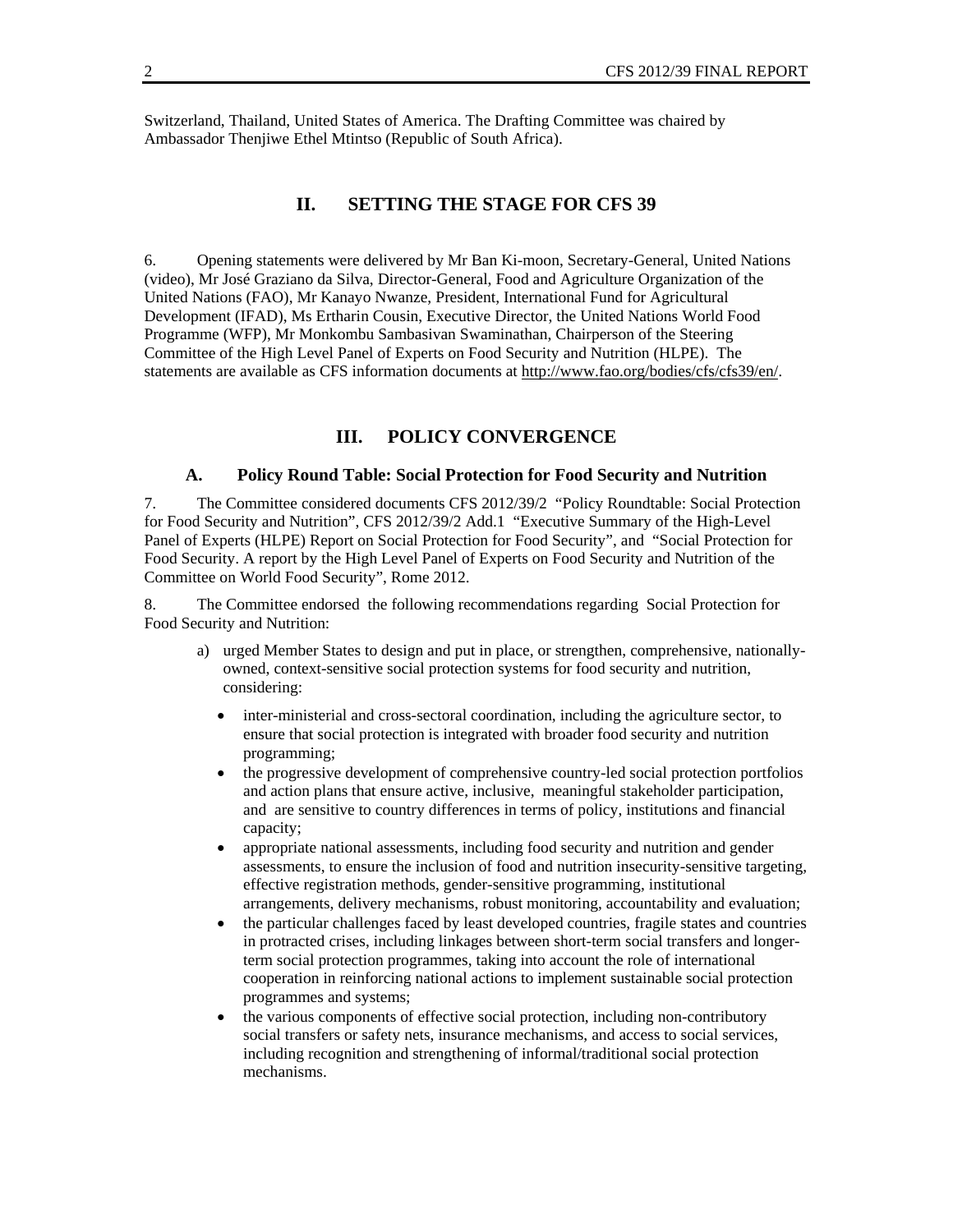- b) called upon Member States, international organizations and other stakeholders to ensure that social protection systems embrace a "twin-track" strategy to maximize impact on resilience and food security and nutrition, through:
	- provision of essential assistance in the short-term while simultaneously protecting or building productive assets and infrastructure that support livelihoods and human development in the long-term;
	- fostering integrated programmes which directly support agricultural livelihoods and productivity for the poor, particularly smallholder farmers and small-scale food producers, including through production input support, weather, crop and livestock insurance, farmer organizations and co-operatives for market access, decent jobs and public works that create agricultural assets, home-grown school feeding that purchases food from local smallholder farmers, in-kind transfers (food, seeds), vouchers and cash transfers, agricultural livelihood packages and extension services;
	- establishment of strong linkages amongst sectors such as education, health and agriculture to ensure decent employment and social welfare in rural and urban areas, including enhancing people' access, especially women, to markets and financial services required for effective social protection;
	- ensuring the provision of technical, financial and capacity building support, and also conducting and sharing of research results on social protection, including through enhanced South-South cooperation.
- c) urged Member States, international organizations and other stakeholders to improve the design and use of social protection interventions to address vulnerability to chronic and acute food insecurity, considering:
	- the importance of providing predictable and reliable access to social protection to all those in need at any time of the year, and at particularly vulnerable stages of life;
	- that chronically vulnerable individuals, unable to participate in the workforce, might need permanent assistance, recognizing that not everyone can graduate out of poverty and food insecurity;
	- that under a life-cycle approach to nutrition, priority should be given to social protection that addresses the critical "first 1,000 days" from pregnancy to 2 years old, including policies that promote and support breastfeeding, ensuring access to social services particularly health care, ensuring adequate knowledge of all relevant aspects of child care, and access to affordable and acceptable nutritious food products through the marketplace where possible, appropriate and sustainable;
	- flexible mechanisms to monitor and adjust design features and modalities as appropriate;
	- that social protection systems should be designed in such a way that they can respond quickly to shocks such as droughts, floods and food price spikes.
- d) reminded Member States that social protection programmes for food security and nutrition should be guided by human rights norms and standards and should be complemented as appropriate by policies, guidelines, including legislation as appropriate, to support the Progressive Realization of the Right to Adequate Food in the Context of National Food Security, and social security, as well as gender equality and empowerment through interalia:
	- the consideration of provisions recommended by the International Labour Conference on the Social Protection Floors. Social protection can be a catalyst for the fulfilment of other relevant international rights;
	- the grounding of social protection in national institutional frameworks and legislation, where appropriate, establishing targets, benchmarks, indicators and institutional responsibilities;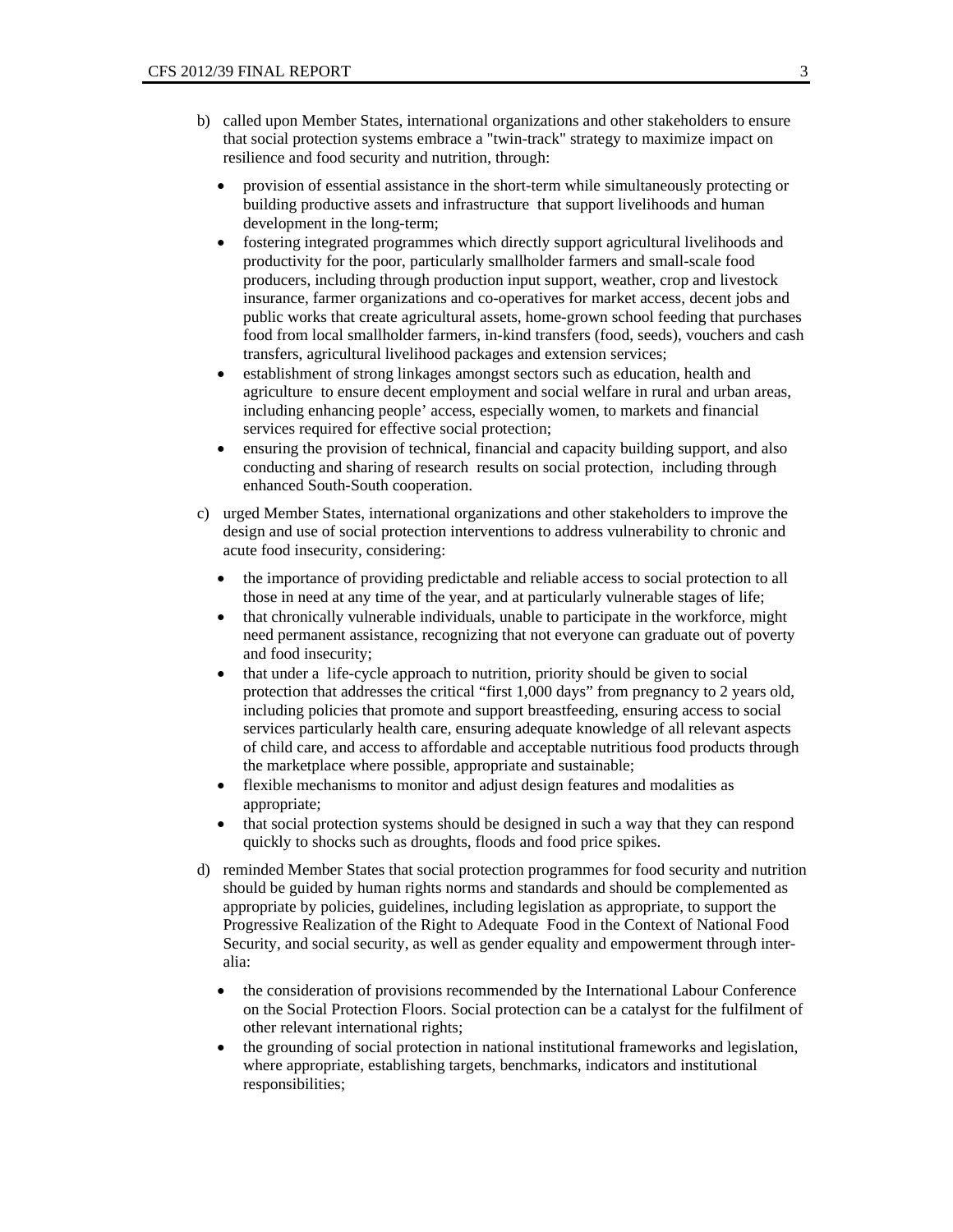- the adoption of integrated and mutually-supportive social protection and food security and nutrition strategies and policies, based on human rights standards and principles, including non-discrimination and equality (including gender), meaningful participation, transparency and accountability.
- e) suggested that the CFS Bureau, in consultation with the Advisory Group and with the support of the Secretariat consider, given the already full agenda and limited resources, support for social protection for food security and nutrition, through inter-alia:
	- facilitation and convening of lesson-sharing events on social protection for food security and nutrition, including complementing existing global and regional platforms;
	- further exploration of a way forward on integrating food security and nutrition issues in social protection floors, in consultation with Rome-based Agencies and relevant organizations and entities, such as the High-Level Task Force on Food Security (HLTF), the International Labour Organization (ILO), the World Bank;
	- the CFS Open-ended Working Group on Monitoring (OEWG-Monitoring) further clarifying the support CFS could offer to stakeholders in the monitoring, reporting and evaluation of social protection programmes for food security and nutrition, taking into account the roles of other relevant stakeholders and existing monitoring mechanisms.

#### **B. Policy Roundtable: Food Security and Climate Change**

9. The Committee expressed its appreciation for the work of the High Level Panel of Experts (HLPE) on Food Security and Climate Change and for the relevant report<sup>3</sup>.

10. The Committee reiterated the role of CFS in promoting greater policy convergence and coordination with regards to food security, and recognized that the adverse effects of climate change can pose serious threats to food security especially to small scale food producers' lives and livelihoods, and to the progressive realization of the right to food in the context of national food security, and urged action.

10bis. The Committee recognized the responsibility of member states to ensure that their policies, programmes, actions and strategies are fully consistent with existing international obligations, including food security related commitments.

10ter. The Committee recognized the role of the United Nations Framework Convention on Climate Change (UNFCCC) as the key competent forum to deal with climate change and that this decision box does not prejudice efforts under the UNFCCC to address climate change.

10quater. The Committee recognized the outcome document of the United Nations Conference on Sustainable Development (Rio+20), in particular regarding food security and nutrition and sustainable agriculture.

11. Taking into account the urgent need for actions to address the effects of climate change on food security as well as the root causes of food insecurity in a manner coherent with the progressive realization of the right to food in the context of national food security, the Committee invited Member States (MS), International Organizations (IO) and other CFS stakeholders, as appropriate, and recognizing the role of the UNFCCC:

a) to integrate climate change concerns in food security policies and programmes and to increase resilience of vulnerable groups and food systems to climate change, emphasizing adaptation to climate change as a major concern and objective for all farmers and food producers, especially small-scale producers, including through:

 $\overline{a}$ 

<sup>&</sup>lt;sup>3</sup> The views expressed in the report do not necessarily reflect the official views of the Committee on World Food Security, its members, participants, or the Secretariat.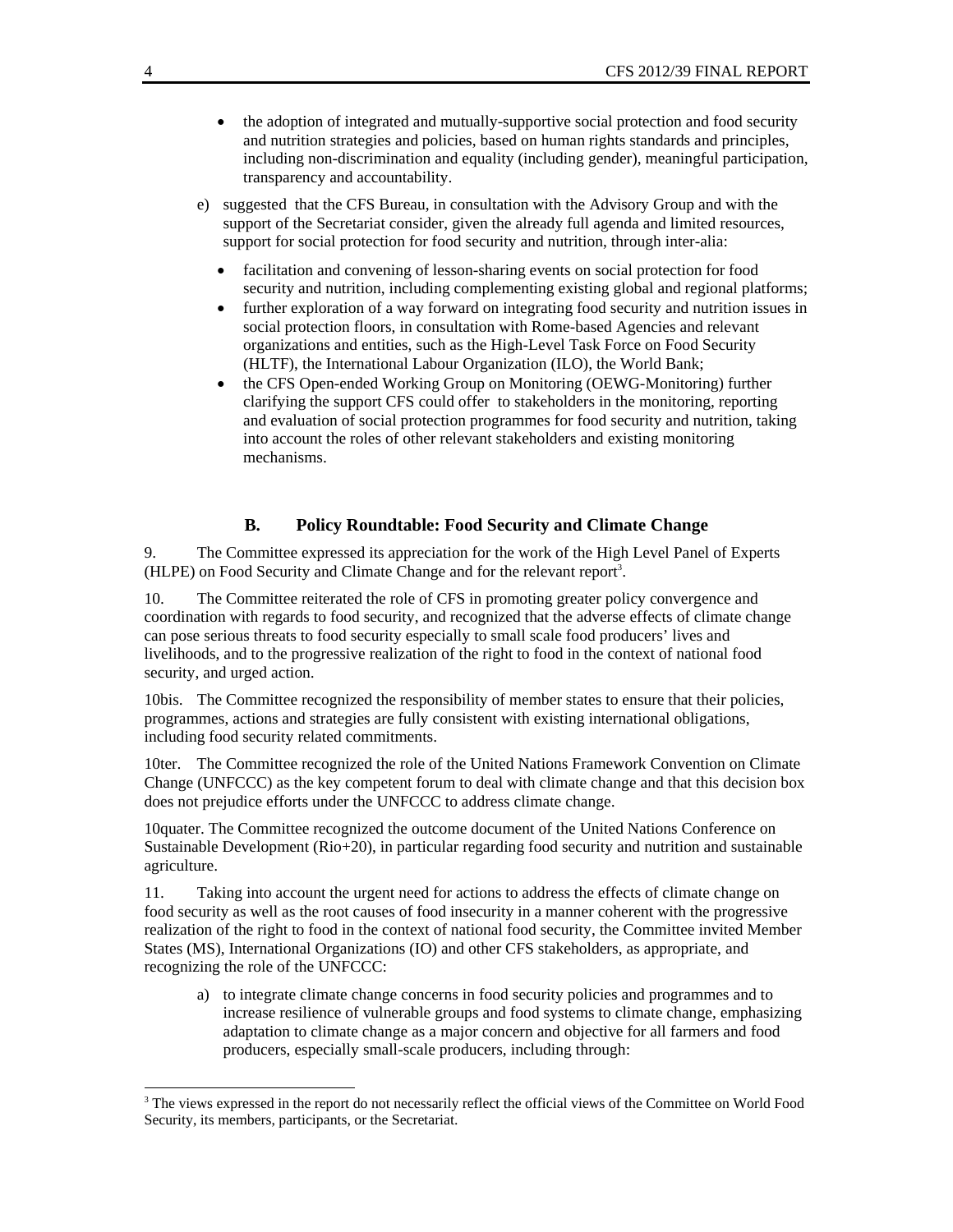- increasing public and private investment and international cooperation for enhancing food security in the face of climate change threats, in particular for adaptation to the adverse effects of climate change, sustainable use of natural resources, water management and soil conservation;
- developing national and local capacities to deal with food security-related climate change challenges, including improving extension services, and making available and accessible, weather and climate forecasting and risk management tools, in support of farmers' and small-scale food producers' networks and organizations (MS, IO);
- conducting assessments of risks, vulnerability and capacities, giving due consideration to gender and nutrition-sensitive perspectives, and improving and implementing early warning systems, especially in a coordinated manner (MS, IO);
- developing integrated land-use policies for food security and adaptation to climate change and, where appropriate, contributing to climate change mitigation considering the "Voluntary Guidelines on the Responsible Governance of Tenure of Land, Fisheries and Forests in the Context of National Food Security" in accordance with nationally defined priorities; (MS);
- integrating climate change adaptation and disaster risk management in food security policies and programmes (MS, IO);
- implementing relevant initiatives, such as for example FAO-Adapt, as appropriate, to strengthen support to countries' efforts toward climate change adaptation (IO).
- b) to create conditions to facilitate access to genetic resources for food and agriculture and the fair and equitable sharing of the benefits arising from their use for example by:
	- recognizing the importance of the International Treaty on Plant Genetic Resources for Food and Agriculture and of the Nagoya Protocol adopted by the  $10<sup>th</sup>$  Conference of Parties (COP) of the Convention on Biological Diversity (CBD);
	- inviting the FAO Commission on Genetic Resources for Food and Agriculture to continue and strengthen its work on climate change and genetic resources including conservation and use of genetic resources for adaptation to climate change (MS);
- c) to develop agricultural strategies that take into account: (i) the need to respond to climate change and to safeguard food security; (ii) the diversity of agricultural conditions and systems; and (iii) the countries' and regions' specific levels of development, needs, contexts and priorities, including by:
	- taking into account gender-sensitive and participatory approaches that enable both men and women to gain equitable access to land use, information, and resources when addressing food security in the context of climate change;
	- encouraging farmers in adopting good practices, including, inter alia, farming and grazing practices to prevent land degradation and loss of soil carbon, increasing the efficiency of nitrogen use, improving livestock productivity and the use of manure, improving water management, and increasing the use of agro-forestry;
	- providing multi-stakeholder country-led assessments and research for agricultural development strategies to face the adverse effects of climate change, taking into account differences between agricultural systems, farming practices, and regional, national and local conditions;
	- promoting efficiencies in the food chain and the reduction of post-harvest losses and food waste in a sustainable manner (MS, in partnership with private sector and civil society).
- d) to enhance research, including farmer-led research, and improve information collection and sharing by:
	- increasing international cooperation and public and private investment for research, on climate change adaptation and mitigation in order to favour alignment with sustainable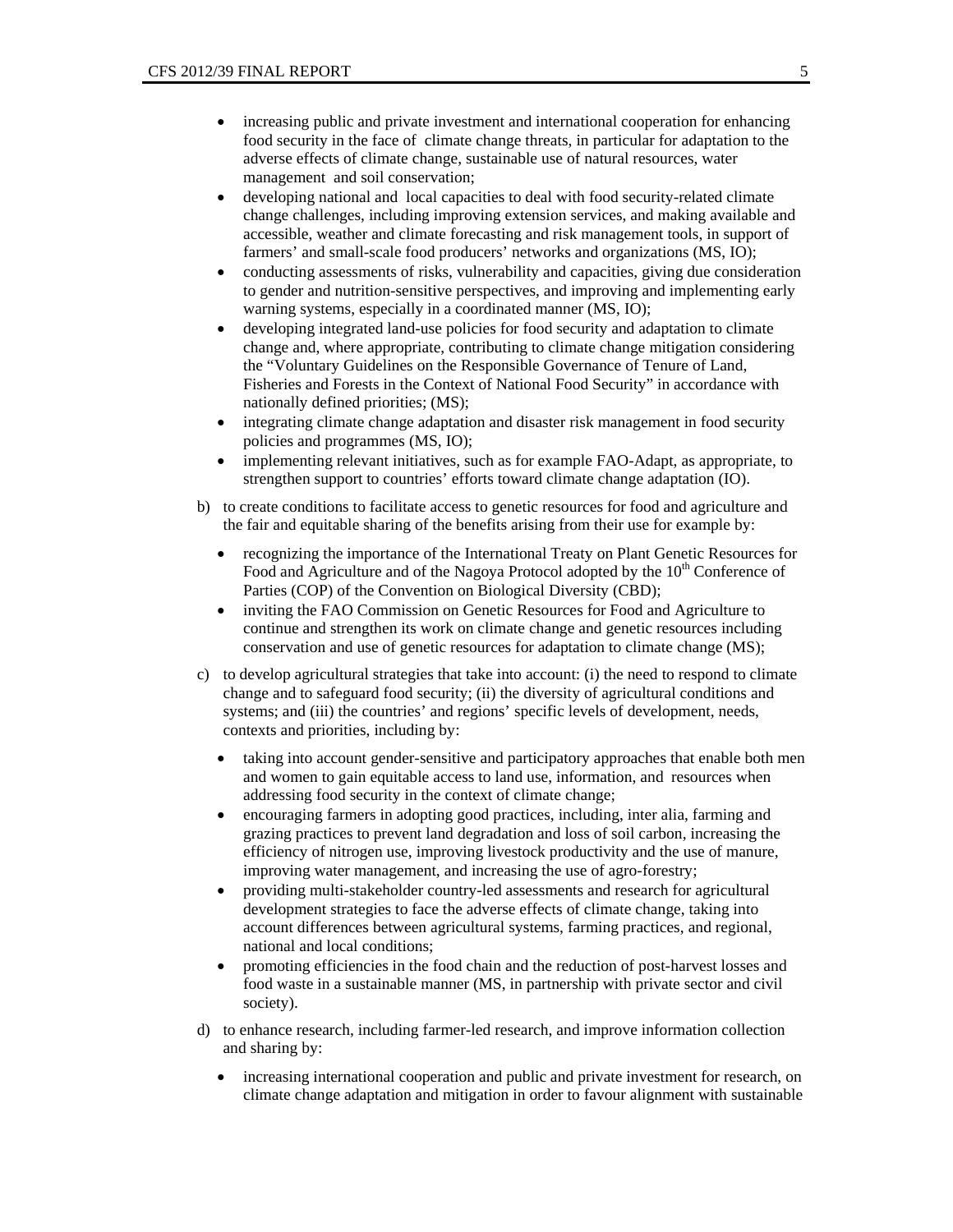development and food security and nutrition including the adaptation needs of small scale producers;

- fostering exchanges of information among research programs on climate change and food security (MS, IO);
- e) to facilitate, as appropriate, participation of all stakeholders in food security policies and programmes to address climate change recognizing the contribution of all farmers and food producers, especially small-scale producers, to food security, by:
	- encouraging multi-stakeholder fora at local, national and regional levels to promote broad participation of local communities and the most vulnerable groups, as well as the private sector, in decision-making processes;
	- supporting CSOs, notably those representing the most hunger-affected populations, small-scale producers' organizations, and women farmers' organizations, to participate in decision making and the implementation of food security policies and programmes to address climate change.
- f) to support the consideration of food security within the UNFCCC activities, in accordance with its mandate and in the context of the objectives, principles and provisions of that convention, by:
	- inviting FAO to continue collaboration with the UNFCCC Secretariat including through the provision of sound technical information on food security issues;
	- inviting the CFS Secretariat to transmit for information the HLPE report on Food Security and Climate Change and the present document of the CFS to the Intergovernmental Panel on Climate Change (IPCC) and to the UNFCCC Secretariat.

## **IV. STATE OF FOOD INSECURITY**

#### **A. The State of Food Insecurity in the World 2012**

#### **B. Update on the Review of Methods to Estimate the Number of Hungry**

12. The Committee considered a presentation of the State of Food Insecurity in the World 2012 (SOFI), entitled "Economic growth is necessary but not sufficient to accelerate reduction of hunger and malnutrition", delivered by Mr Kostas Stamoulis, Director, FAO Agricultural Development Economics Division (ESA) and SOFI Coordinator, with contributions from the co-authors Mr Thomas Elhaut, Director, Statistics and Studies for Development Division (SSD), IFAD and Ms Lynn Brown, Chief Economist, Economic Analysis Service, WFP.

13. The Committee acknowledged some of the findings of the SOFI 2012 report, namely:

- a) with almost 870 million people chronically undernourished in 2010–12, the number of hungry people in the world remains unacceptably high;
- b) improved undernourishment estimates, from 1990, suggest that progress in reducing hunger has been more pronounced than previously believed;
- c) most of the progress, however, was achieved before 2007–08. Since then, global progress in reducing hunger has slowed and then leveled off;
- d) the revised results imply that the Millennium Development Goal (MDG) target of halving by 2015 the proportion of people who suffer from hunger is within reach, if appropriate actions are taken to reverse the slowdown since 2007–08;
- e) despite significant improvements this year to the FAO methodology for estimating undernourishment, further improvements and better data are needed to capture the effects of food price shocks and economic shocks on undernourishment;
- f) in order for economic growth to enhance the nutrition of the neediest, the poor, in particular women must participate in the growth process and its benefits;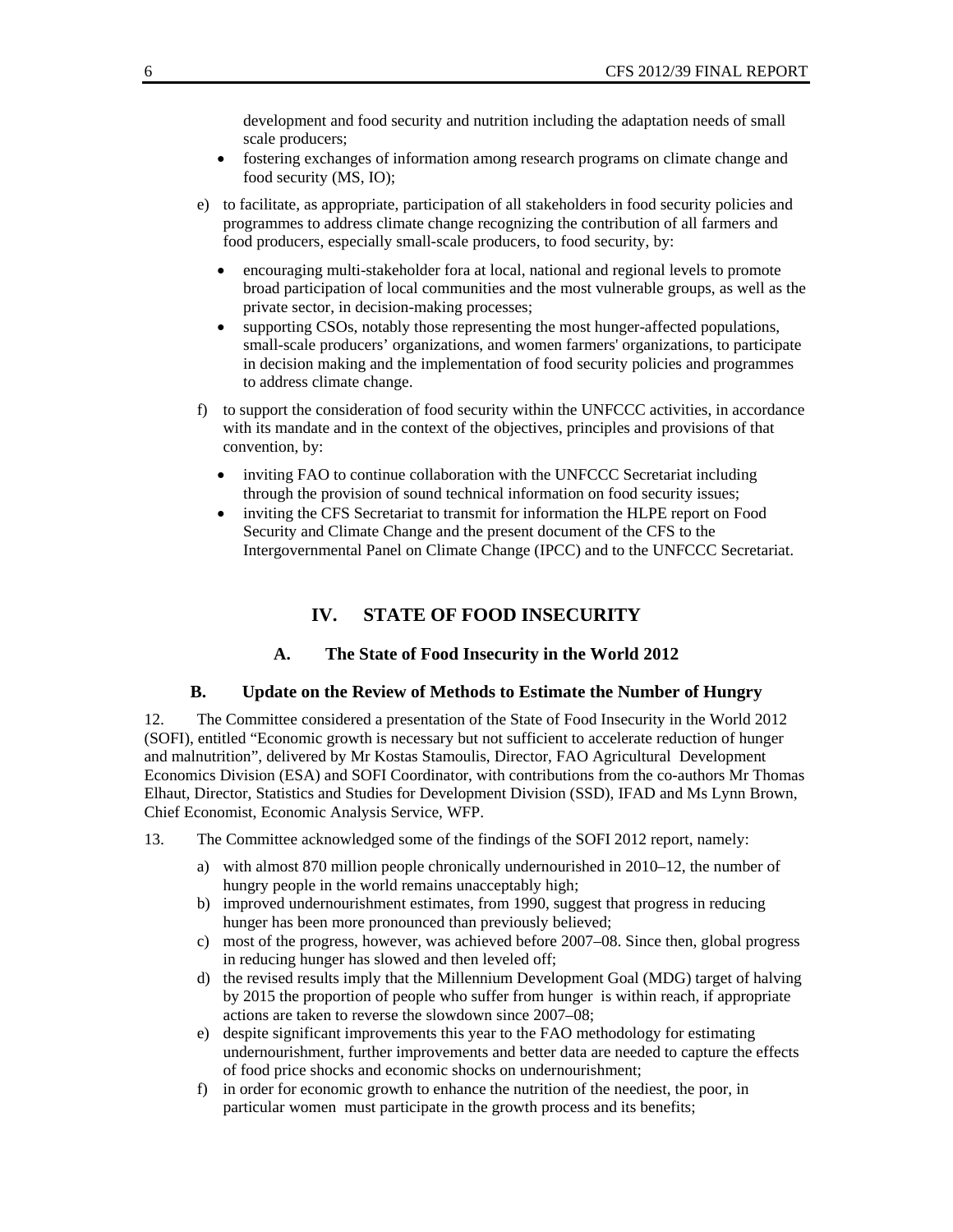- g) agricultural growth is particularly effective in reducing hunger and malnutrition;
- h) economic and agricultural growth should be "nutrition-sensitive":
- i) social protection is crucial for accelerating hunger reduction;
- j) to accelerate hunger reduction, economic growth needs to be accompanied by purposeful and decisive public action;
- k) the need for better policy responses and improved governance to ensure sustainability and to address the effects of excessive price volatility;
- l) the crucial links between agriculture and the rural non farm economy and the importance of the latter for food security and nutrition among the rural poor.

14. The Committee welcomed the new methodology for estimating hunger presented by Mr Pietro Gennari, Director, FAO Statistics Division (ESS). The Committee supported the new methodology and welcomed any further improvements as new information is made available, including a broader set of key indicators to provide a more comprehensive picture of food insecurity and under-nutrition.

## **V. POLICY CONVERGENCE AND COORDINATION**

#### **A. Food Security and Nutrition Terminology**

15. Mr Francesco Branca, Current Acting Executive Secretary of the Standing Committee on Nutrition (SCN) introduced document CFS:2012/39/4 "Coming to Terms with Terminology" on behalf of the CFS Secretariat task team.

16. Based on an in-depth review and discussions of the meaning and different uses of the terms "Food Security", "Food Security and Nutrition", "Food and Nutrition Security" and "Nutrition Security", the Committee:

- a) recognised the long history and evolution of the meaning and use of the above terms.
- b) recognised that currently there is no consensus among member states about the use of the combined term "food and nutrition security". Many strongly supported the use of the combined term as it best reflects the conceptual linkages between food security and nutrition security and expresses a single integrated development goal to help guide policy and programmatic action effectively. Others did not support the combined term or questioned it for one or more of the following reasons: (a) the policy implications for countries have not adequately been discussed, (b) the possible implications for the mandate of CFS have not yet been sufficiently explored, (c) the term food security is considered by a number of countries to already adequately incorporate the nutrition dimension, and (d) linguistic reasons.
- c) recommended that the Bureau, in consultation with the Advisory Group and the joint Secretariat determines the scope and timing of further work to be carried out to address the issues under point (b) above, and that based on priorities and available resources the results of this work should be presented to the CFS plenary.

## **B. Adoption of the First Version of the Global Strategic Framework for Food Security and Nutrition (GSF)**

17. The Chair of the Open-ended Working Group (OEWG) on the Global Strategic Framework for Food Security and Nutrition (GSF), Ms Candice Sakamoto Vianna (Brazil), introduced the documents CFS 2012/39/5 and CFS/2012/39/5 Add.1.

- 18. The Committee:
	- a) expressed its gratitude to the Chair of the OEWG on the GSF, its Members and Participants, as well as the Secretariat, for the successful conclusions of the negotiations, which have been conducted in an inclusive, transparent and participatory manner, while recognising the diversity of views on issues and policy gaps as referenced in Chapter VI;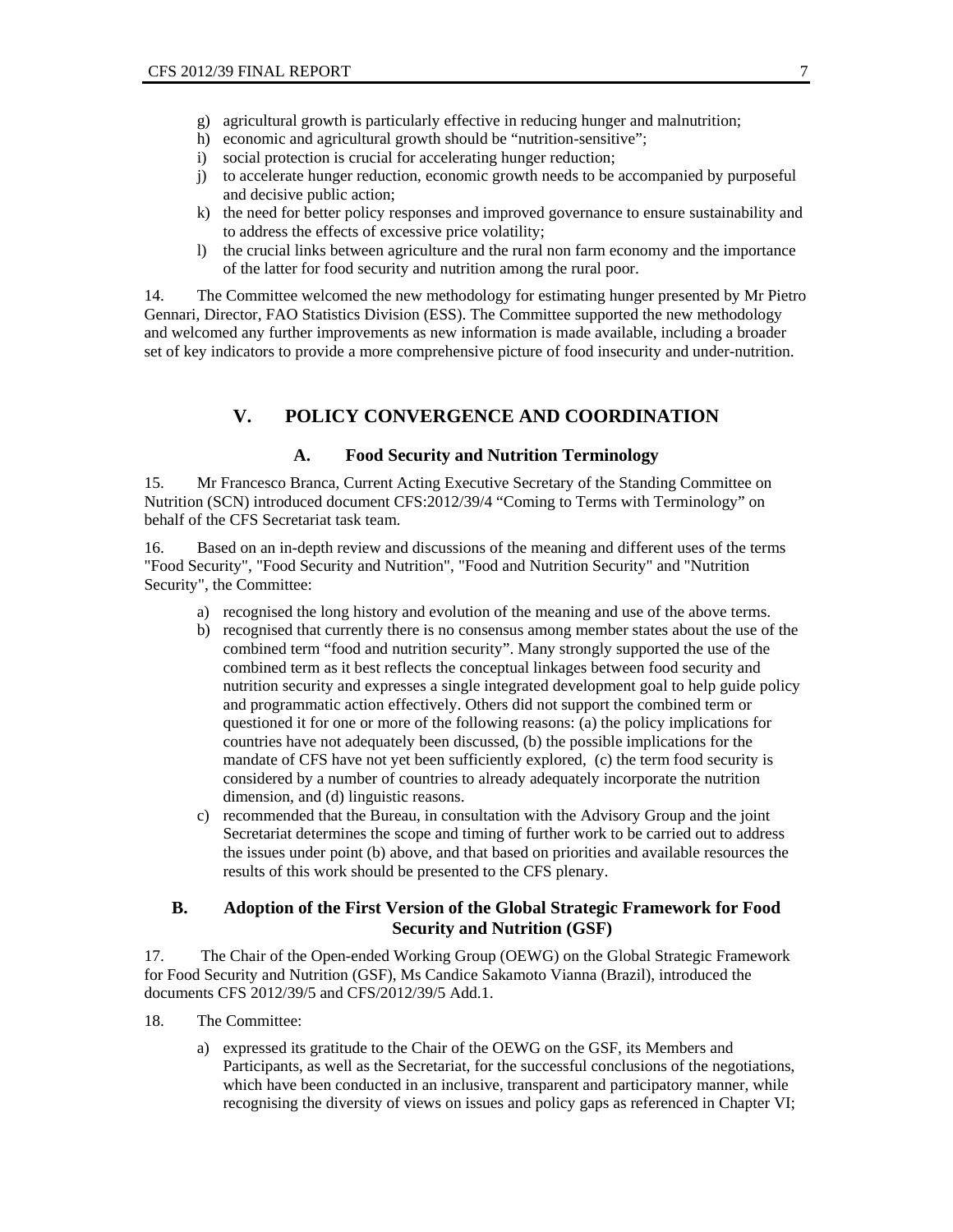- b) endorsed the First Version of the GSF, as attached to this Report as an Addendum;
- c) noted that the main added value of the GSF is to provide an overarching framework and a single reference document with practical guidance on core recommendations for food security and nutrition strategies, policies and actions validated by the wide ownership, participation and consultation afforded by CFS, and noted that the GSF is not a legally binding document;
- d) encouraged all stakeholders to promote and make use of the First Version of the GSF when formulating strategies, policies and programmes on food security, nutrition, agriculture, fisheries and forests;
- e) agreed that the GSF should be updated regularly to reflect the outcomes and recommendations of CFS in a manner consistent with multilateral principles, agreements and mandates.

## **C. Addressing Policy Gaps and Emerging Issues**

and

#### **VIII: Conclusions and Way Forwad (Road Map)**

19. The Committee welcomed the outcome of the discussions under agenda Item V.c) "Addressing policy gaps and emerging issues", where delegates expressed their views on issues that are considered key to improve food security and nutrition and may require attention by the Committee. Among those issues, delegates also discussed topics for the High Level Panel of Experts (HLPE) reports to inform CFS debates during 2014 and beyond.

20. Members and participants made proposals of such issues during discussion under Item V.c and a condensed and indicative list presented by the Rapporteur was further discussed under agenda Item VIII. The list will be provided to the Chairperson of the OEWG on Multi-Year Programme of Work (MYPOW) and will be posted on the CFS website.

- 21. As a result:
	- a) the Committee requested the HLPE, taking into account available resources, to undertake the following two studies to be presented to Plenary in 2014:
		- the role of sustainable fisheries and aquaculture for food security and nutrition;
		- food losses and waste in the context of sustainable food systems.

These reports shall be policy oriented, practical and operational.

- b) with regard to the fisheries and aquaculture study the HLPE should consider the environmental, social and economic aspects of sustainable fisheries including artisanal fisheries, as well as a review of aquaculture development;
- c) with a view for consideration by CFS 40, the Committee requested the OEWG on MYPOW:
	- to elaborate further on their "Guidance note on Selection and Prioritization of CFS Workstreams" (CFS 2012/39/11 Rev.1, Annex 1) to further refine its process for prioritization for future work streams including inputs from regional level;
	- to review the gaps and emerging issues identified by members and participants under this item against the criteria outlined in CFS 2012/39/11 Rev.1, Annex 1 for prioritization, selection and integration, as possible new issues to be addressed by the CFS for 2014 and beyond.
- d) the Committee agreed that at its  $41^{st}$  Session in 2014, a session will be included on a ten year retrospective on progress made in implementing the Voluntary Guidelines to Support the Progressive Realization of the Right to Adequate Food in the Context of National Food Security.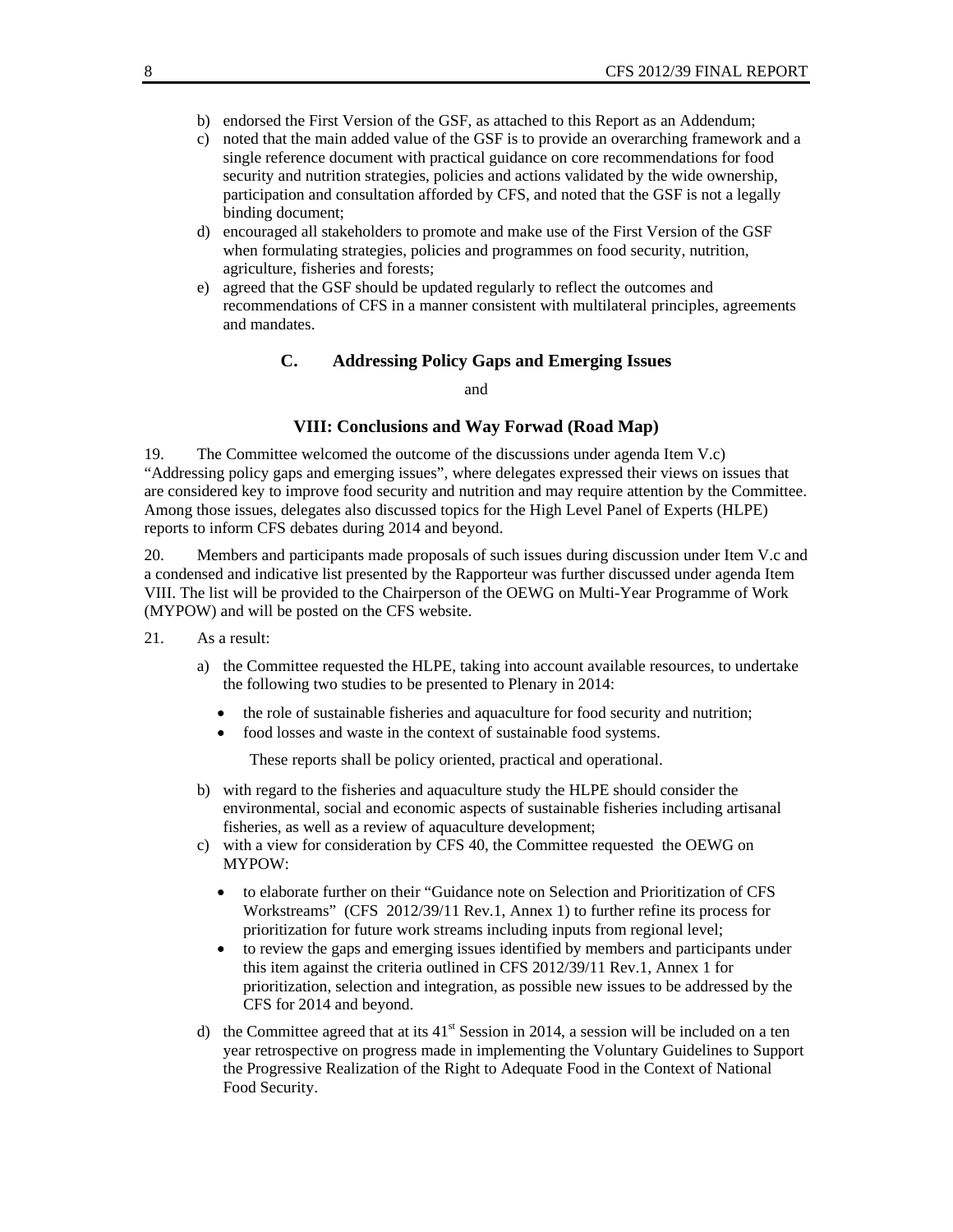#### **D. Responsible agricultural investments: the Way Forward**

22. Ms Christina Blank (Switzerland), Chair of the OEWG on responsible agricultural investments, introduced document CFS 2012/39/6 and described the outcome of the work of the Group.

23. The Committee, having taken into consideration the outcome of the OEWG consultative process to prepare Terms of Reference for the process within CFS to develop principles for responsible agricultural investments:

- a) approved the Terms of Reference (ToR) included as Appendix D of this Report for an inclusive consultation process within CFS to develop and ensure broad ownership of principles for responsible agricultural investments;
- b) agreed that the consultation process will be implemented by the CFS Secretariat under the oversight of the Bureau and in close collaboration with the OEWG on responsible agricultural investments;
- c) requested that the principles emanating from the CFS consultative process be submitted for endorsement by CFS at its 41<sup>st</sup> Session in October 2014;
- d) emphasized the important role of the planned consultations on responsible agricultural investments, and encouraged all stakeholders to participate actively in the process.

#### **E. Addressing Food Insecurity in Protracted Crises**

24. The Committee expressed satisfaction with the High Level Expert Forum on Food Insecurity in Protracted Crises (HLEF) and welcomed the report on the discussions and outcomes of the Forum as summarised in the document CFS 2012/39/7 "Addressing Food Insecurity in Countries in Protracted Crises". In particular, the Committee:

- a) recognised the seriousness, particular characteristics and nature of food insecurity in protracted crises situations;
- b) noted the role of the Forum's findings and recommendations in guiding further action to promote food security in protracted crises countries and contexts;
- c) re-iterated its support for a consultative process including all relevant stakeholders with a view to presenting for consideration by the CFS Plenary an "Agenda for Action for Food Security in Countries in Protracted Crises", building as appropriate on the elements provided in para 28 of CFS 2012/39/7;
- d) requested the CFS Bureau in consultation with the Advisory Group and the Secretariat to oversee the process of arriving at an "Agenda for Action" as per the decisions of the  $36<sup>th</sup>$ and  $37<sup>th</sup>$  sessions of the Committee;
- e) called for immediate, purposeful and coherent action by all stakeholders to promote food security and nutrition in the context of protracted crises.

## **VI. GLOBAL AND REGIONAL COORDINATION AND LINKAGES WITH CFS**

25. The Chairperson, Mr David Nabarro, Special Representative of the UN Secretary General for Food Security and Nutrition, stated that the purpose of this session was to explore the linkages between selected global and regional initiatives and CFS and to establish how these can be strengthened for greater impact on food security and nutrition for all.

26. The Committee welcomed presentations of four global initiatives:

- a) update on the 2012 G-20 Mexico Summit, by Ambassador Miguel Ruiz-Cabañas Izquierdo, Permanent Representative of Mexico;
- b) update on the Agricultural Market Information System (AMIS), by Mr David Hegwood, Senior Food Security Advisor of the United States Agency for International Development (USAID);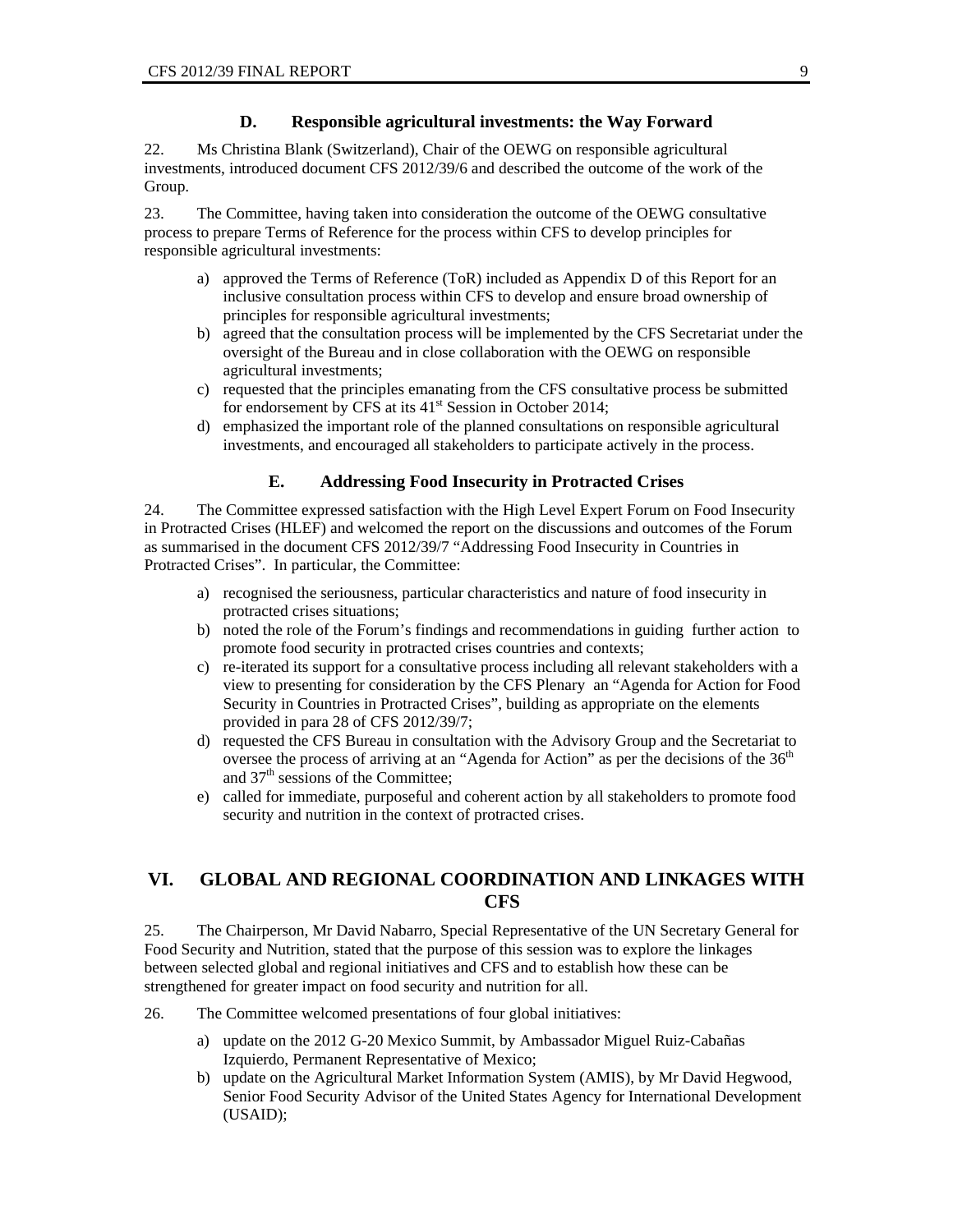- c) update on the Global Conference on Agricultural Research for Development (GCARD), by Mr Mark Holderness, Executive Secretary of the Global Forum on Agricultural Research;
- d) update on RIO+20, by Ms Ann Tutwiler, Deputy Director- General (Knowledge) of FAO on behalf of the Rome-based Agencies (RBAs).
- 27. The Committee welcomed the following presentations of regional initiatives:
	- a) update on the cooperation between the United Nations Economic Commission for Africa (UNECA), the African Development Bank (AfDB) and the African Union Commission (AUC), by Dr Joan Kagwanja, Director of the Land Policy Initiative;
	- b) overview of the New Alliance for Food Security and Nutrition, by Mr Jonathan Shrier, Acting Special Representative for Global Food Security, US Department of State.

28. In addition, the Zero Hunger Challenge and the Hunger Free Initiative for West Africa were presented by Mr José Graziano da Silva, Director-General of FAO.

29. Information on the Hunger Free Latin America and the Caribbean Initiative 2025 was presented by Peru on behalf of GRULAC.

- 30. From the discussion, the following views were expressed:
	- a) there is a range of regional and national initiatives which can contribute to the implementation of actions emerging from CFS decisions;
	- b) the process of advancing the Zero Hunger Challenge, establishing Sustainable Development Goals, assessing the sustainability of food systems, building and implementing strategies for food security and nutrition, fostering farmer-centred research, establishing multi-stakeholder partnerships and adopting landscape approaches all benefit from close linkage with CFS, the full involvement of farmers and their organizations and responsible engagement of local businesses;
	- c) all global and regional initiatives undertaken in support of the decisions of CFS should be transparent, accessible to actors driving change, capable of influencing outcomes at the community level, yielding tangible benefits for smallholders - especially women, contributing to food security and nutrition, and accountable to those they seek to benefit;
	- d) effort is needed to improve coherence and linkages of initiatives taken by leaders in different political forums that address food security and to seek consistency with the decisions of CFS and the commitment to advance food security and nutrition;
	- e) CFS was asked to consider the possibility of a round table on the progress with implementation of the Voluntary Guidelines to Support the Progressive Realization of the Right to Adequate Food in the Context of National Food Security.

#### **VII. MONITORING, MAPPING AND FOLLOW-UP**

#### **A. Following progress towards CFS decisions and recommendations**

31. The Committee considered documents CFS 2012/39/8 "Monitoring Progress towards CFS Decisions and Recommendations of the Thirty-Seventh Session (October 2011)" and CFS 2012/39/9 "Information Note on Monitoring CFS Decisions and Recommendations" as presented by Ambassador Mary Mubi (Zimbabwe), the Chair of the OEWG on Monitoring.

32. Mr Alexander Müller, Assistant Director-General, FAO Natural Resources and Environment Department presented its recent work towards supporting implementation of the Voluntary Guidelines on the Responsible Governance of Tenure of Land, Fisheries and Forests in the Context of National Food Security, approved by the CFS at its 38th (Special) Session.

#### 33. The Committee:

a) acknowledged document CFS 2012/39/8;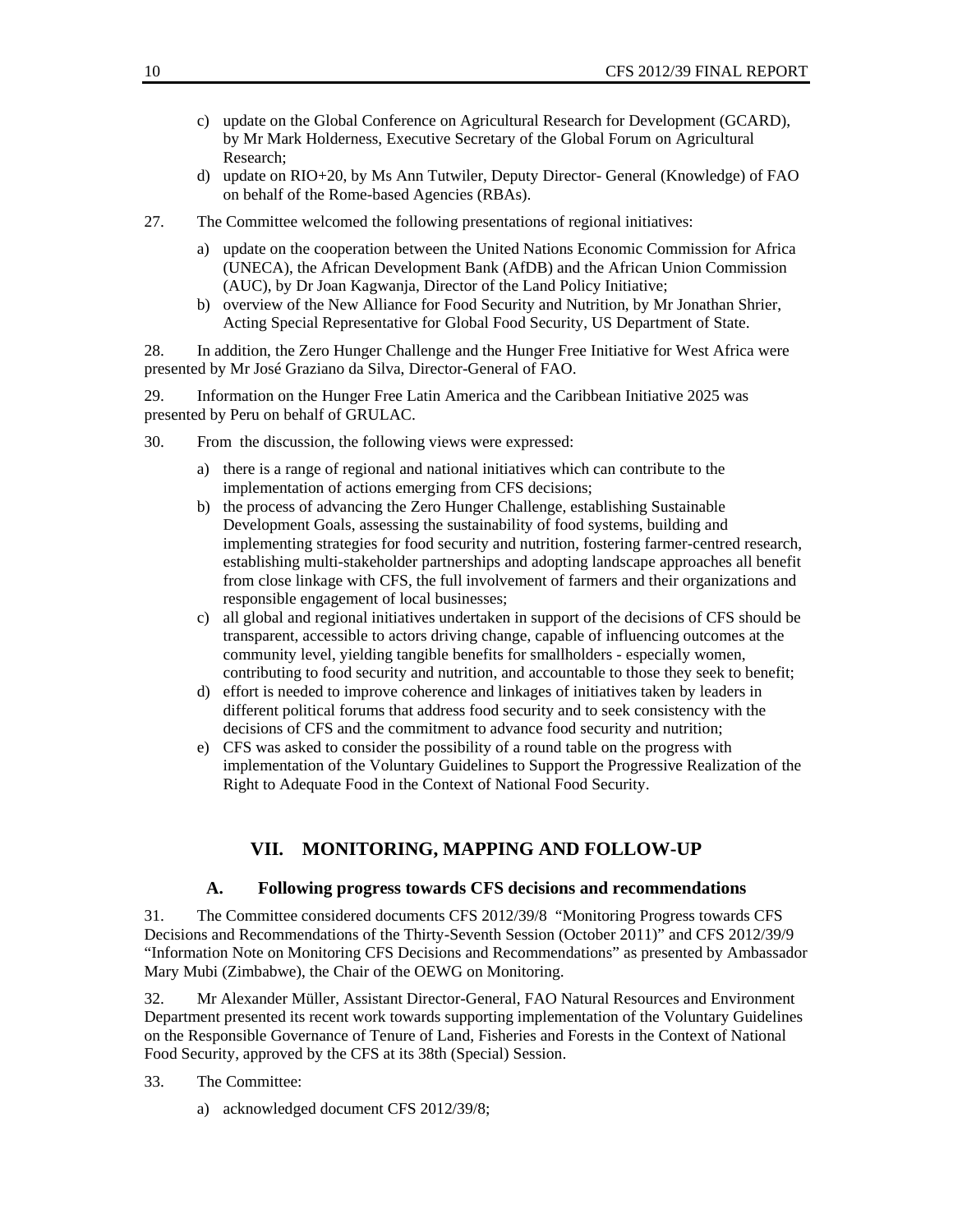- b) endorsed the findings and recommendations contained in CFS 2012/39/9 related to the further development and clarification of CFS monitoring work, especially:
	- that CFS recommendations be actionable and targeted at specific stakeholders;
	- the need for CFS to respond to the CFS reform document's call for an "innovative" mechanism" to help countries and regions, as appropriate, to address the question of whether food security and nutrition objectives are being achieved;
	- that the OEWG on Monitoring continue its work in 2013 as outlined in Para. 9 and report back to CFS at its 40th Session in October 2013.

## **B. Multi-year Programme of Work (MYPOW) for CFS**

34. The Committee considered document CFS 2012/39/11 Rev.1 "Multi-Year Programme of Work (MYPOW) as presented by Ms Christine Ton Nu (France), the Chair of the OEWG on Programme of Work and Priorities.

- 35. The Committee:
	- a) adopted the CFS Multi-Year Programme of Work (MYPOW) 2012-2013 acknowledging that the Results-based Framework is a work in progress and will benefit from further elaboration by the CFS work on monitoring;
	- b) adopted the principles for selection, prioritization and integration of new work streams in the Multi-Year Programme of Work;
	- c) endorsed the priorities and major work streams for 2012-2013 and suggested that no new major work stream is initiated before the 40th Session of CFS (October 2013) unless it responds to extenuating circumstances (e.g. a crisis) and is endorsed by the Bureau.

## **C. Mapping Food Security and Nutrition Actions at Country Level**

36. The Committee considered document CFS 2012/39/10 Rev.1 "Mapping Food Security and Nutrition Actions at Country Level" as presented by Mr Mark McGuire, FAO, CFS Secretariat and Coordinator of CFS Actions Mapping Task Team.

37. Considering the update on the progress made since the 37th Session, including the outcomes of the discussions held during FAO Regional Conferences and the main findings and recommendations of the Technical Workshop on Harmonization of Food Security and Nutrition Actions Mapping,

38. The Committee:

- a) noted the importance of food security and nutrition actions mapping and related capacity needs at country level;
- b) endorsed the recommendations contained in paragraph 17 of the document related to the identification of ways to improve the harmonization of methods and tools and the streamlining of food security and nutrition actions mapping with other food security and nutrition information systems;
- c) encouraged the development of a time bound work-plan with clear outputs and resource requirements to:
	- i) develop and reach agreement on a set of common variables, standards, and data exchange protocols for food security and nutrition actions mapping;
	- ii) promote their application through those organizations already engaged in actions mapping;
	- iii) continue strengthening collaboration on and harmonization of food security and nutrition actions mapping across sectors and actions mapping systems operated by partners at all levels (global, regional, national, local);
- d) encouraged the Rome-based agencies, in collaboration with key partners and an expanded Task Team, as appropriate, to assist in the development and implementation of the above mentioned work plan based on resources available.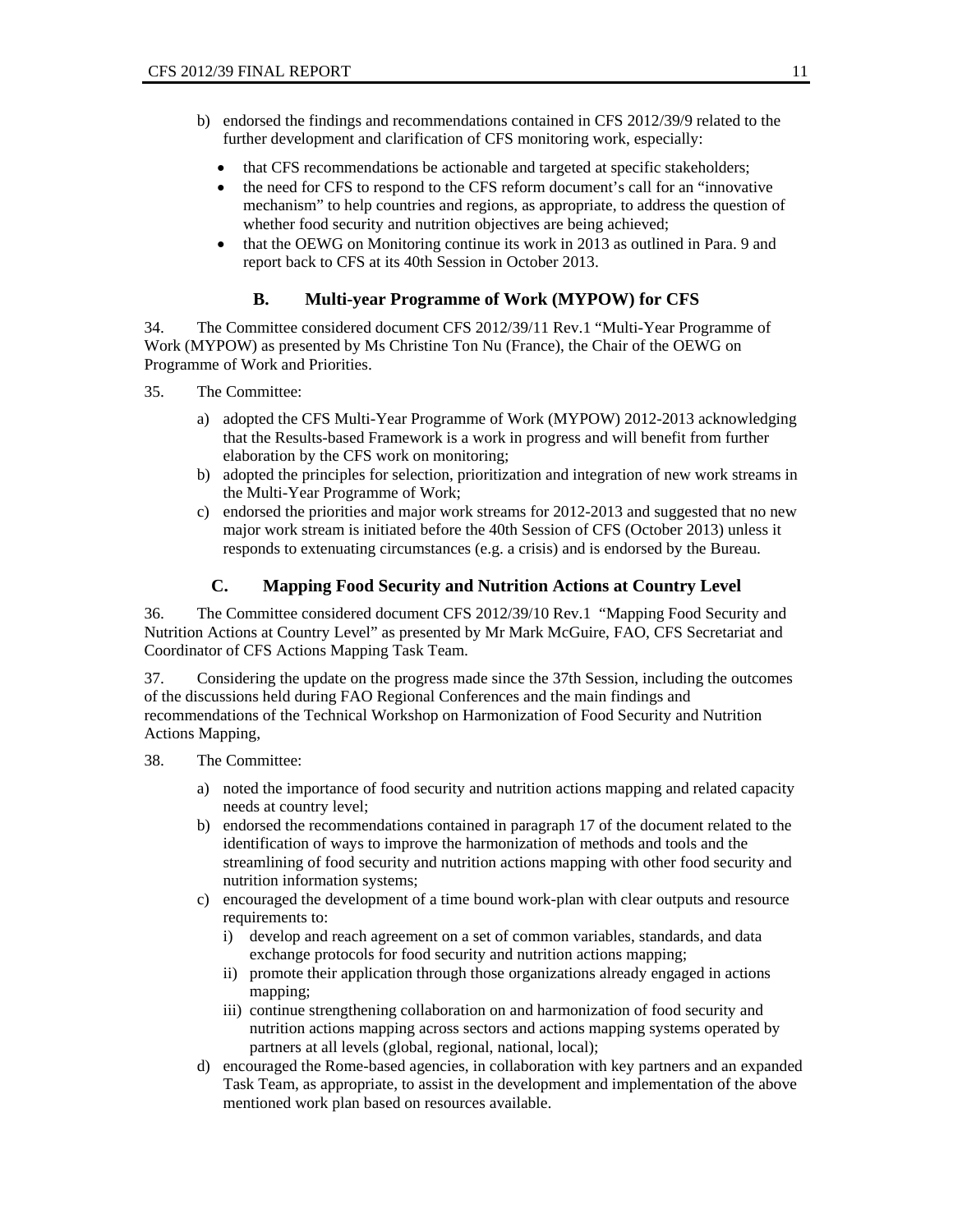## **IX. OTHER MATTERS**

## **A. Proposed Amendments to the CFS Rules of Procedure and to Rule XXXIII of the General Rules of the Organization**

39. The Committee examined document CFS 2012/39/12 Rev.1 "Proposed Amendments to the CFS Rules of Procedure and to Rule XXXIII of the General Rules of the Organization".

40. The Committee endorsed the proposed amendments to Rule XXXIII of the General Rules of the Organization and agreed to transmit these to the Committee on Constitutional and Legal Matters (CCLM) and the FAO Council, for forwarding to the Conference for final approval.

41. The Committee adopted, by exceeding the required two thirds majority of votes cast established through a nominal vote, the proposed amendments to the CFS Rules of Procedure as set out in PART II of document CFS 2012/39/12 Rev.1 with Rule II "*Bureau*" reading as follows:

*2. The Chairperson shall be elected for a period of two years on a rotational basis among regions and on the basis of individual qualifications and experience relevant to the mandate of CFS. He or she shall not be eligible for election for two consecutive terms in the same office. His/her term of office shall expire at the end of the Committee meeting where the elections of a new Chairperson is held.* 

42. The results of the vote were: 88 votes for, 1 against and 0 abstentions. The Member State which voted against indicated that it did so by mistake and that its intention was to vote for the amendments.

43. The Committee mandated the Bureau to develop the selection procedures, including the required qualifications and the terms of reference, for the position of the CFS Secretary, together with modalities and requirements for inclusion in the Secretariat of other UN entities directly concerned with food security and nutrition, with a view to submitting proposals to the Committee during its plenary session in October 2013. Such proposals should take into account views expressed by the executive heads of FAO, IFAD and WFP.

44. The Committee endorsed the Bureau's decision to extend the tenure of current members of the Steering Committee of the High Level Panel of Experts (HLPE) on Food Security and Nutrition until October 2013.

45. One regional group pointed out that, when selecting experts to serve on the Steering Committee of the HLPE, regional balance should be taken into account in addition to individual expertise. They also wished to record that the Bureau should continue to strive towards improving the CFS rules with the view to facilitating the work of the Committee.

#### **B. Arrangements for the October 2013**

46. The Chair recommended that the  $40<sup>th</sup>$  Session be held from 7-11 October 2013 at FAO headquarters in Rome, as indicated on the Provisional Calendar of FAO Governing Bodies. The exact dates will be determined by the Director-General in consultation with the Chairperson of the Committee.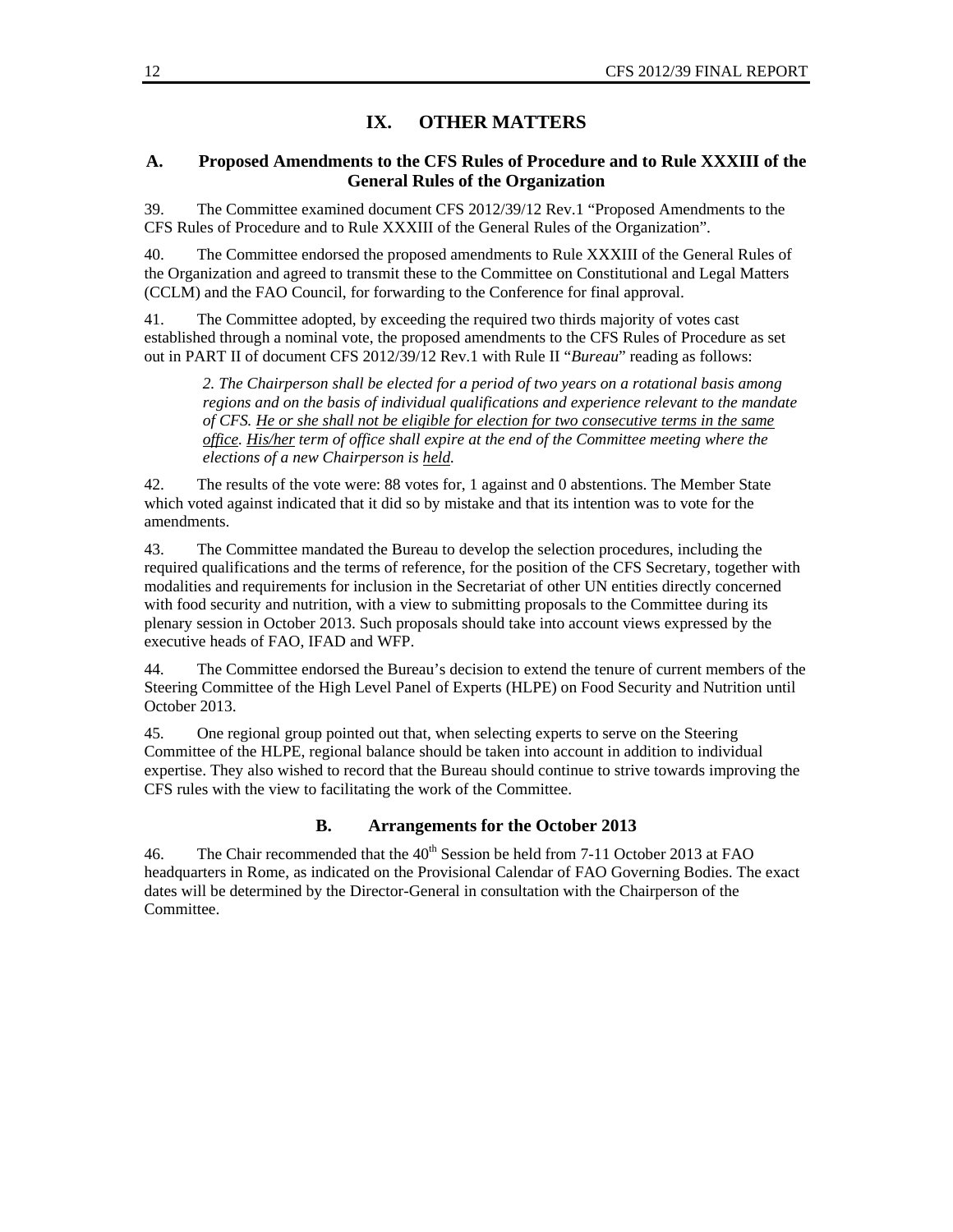# **APPENDIX A AGENDA OF THE SESSION**

#### **I. ORGANIZATIONAL MATTERS**

## **II. SETTING THE STAGE FOR CFS 39**

#### **III. POLICY CONVERGENCE**

- a) Social Protection for Food Security
- b) Food Security and Climate Change

## **IV. STATE OF FOOD INSECURITY (SOFI)**

- a) A presentation based on SOFI 2012.
- b) An update on the Review of the Methods to Estimate the Number of Hungry.

## **V. POLICY CONVERGENCE AND COORDINATION**

- a) Food Security and Nutrition Terminology
- b) Global Strategic Framework for Food Security and Nutrition (GSF)
- c) Addressing Policy Gaps and Emerging Issues
- d) Responsible agricultural investments: The Way Forward
- e) Addressing Food Insecurity in Protracted Crises

## **VI. GLOBAL AND REGIONAL COORDINATION AND LINKAGES WITH CFS**

#### **VII. MONITORING, MAPPING AND FOLLOW UP**

- a) Following progress towards CFS decisions and recommendations
- b) Multi-year Programme of Work (MYPOW) for CFS
- c) Mapping Food Security and Nutrition Actions at Country Level

#### **VIII. CONCLUSIONS AND WAY FORWARD (ROAD MAP)**

## **IX. OTHER MATTERS**

- a) Rules of Procedure
- b) Arrangements for CFS October 2013
- c) Adoption of the Report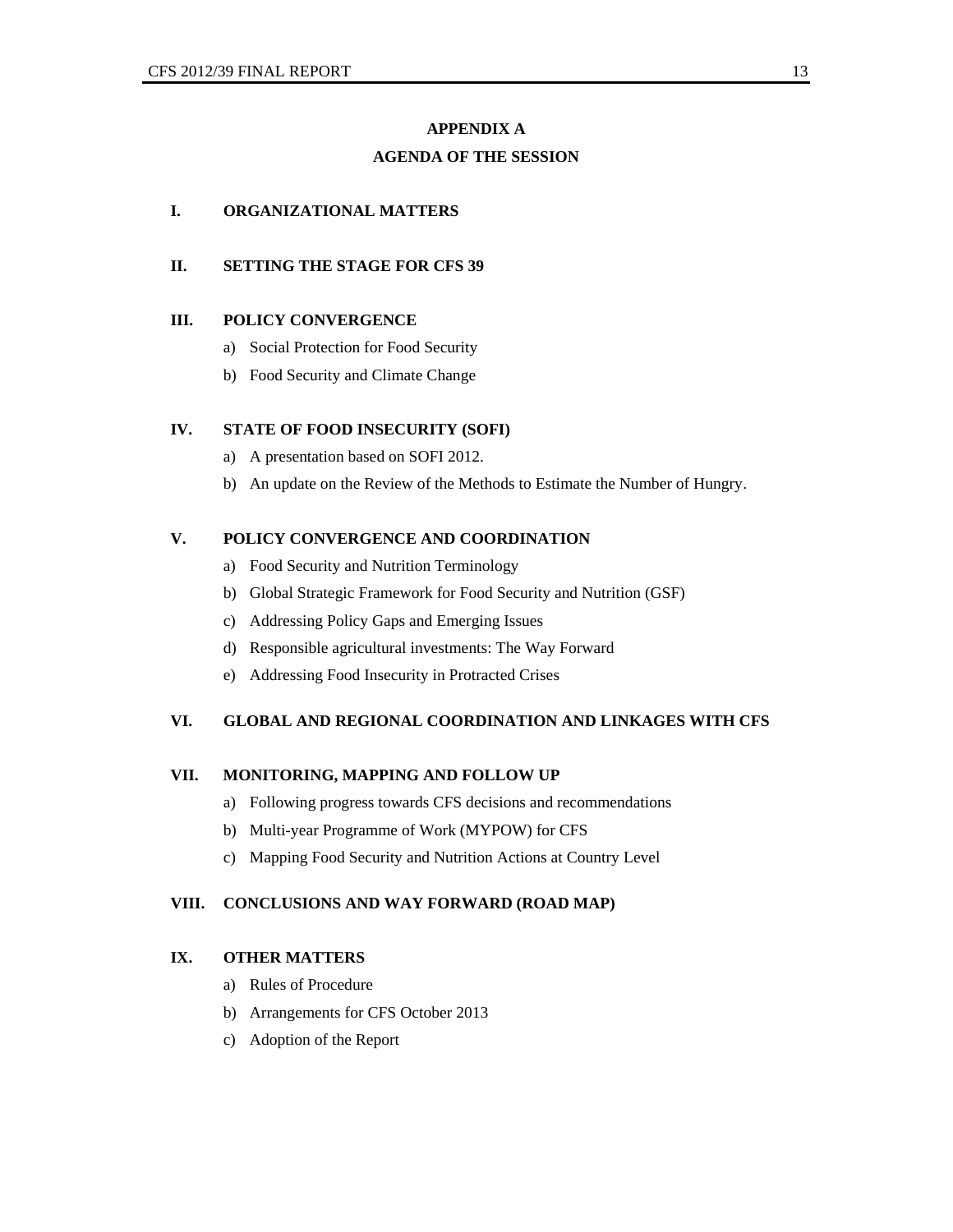## **APPENDIX** B

# **MEMBERSHIP OF THE COMMITTEE (15 October 2012)**

| Afghanistan                      | European Union (Member     | Norway                          |
|----------------------------------|----------------------------|---------------------------------|
| Algeria                          | Organization)              | Oman                            |
| Angola                           | Finland                    | Pakistan                        |
| Argentina                        | France                     | Panama                          |
| Armenia                          | Gabon                      | Paraguay                        |
| Australia                        | Gambia                     | Peru                            |
| Austria                          | Germany                    | Philippines                     |
| Azerbaijan                       | Ghana                      | Poland                          |
| Bangladesh                       | Greece                     | Portugal                        |
| <b>Belarus</b>                   | Guatemala                  | Qatar                           |
| Belgium                          | Guinea                     | Republic of Korea               |
| Benin                            | Haiti                      | Republic of Moldova             |
| Bolivia (Plurinational State of) | Honduras                   | Romania                         |
| <b>Brazil</b>                    | Hungary                    | <b>Russian Federation</b>       |
| Bulgaria                         | Iceland                    | San Marino                      |
| <b>Burkina Faso</b>              | India                      | Saudi Arabia                    |
| Burundi                          | Indonesia                  | Senegal                         |
| Cameroon                         | Iran (Islamic Republic of) | Slovakia                        |
| Canada                           | Iraq                       | Slovenia                        |
| Cape Verde                       | Ireland                    | South Africa                    |
| Central African Republic         | Israel                     | Spain                           |
| Chad                             | Italy                      | Sri Lanka                       |
| Chile                            | Japan                      | Sudan                           |
| China                            | Jordan                     | Sweden                          |
| Colombia                         | Kenya                      | Switzerland                     |
| Congo                            | Kuwait                     | Syrian Arab Republic            |
| Costa Rica                       | Lebanon                    | Thailand                        |
| Côte d'Ivoire                    | Lesotho                    | The former Yugoslav Republic of |
| Croatia                          | Liberia                    | Macedonia                       |
| Cuba                             | Libya                      | Togo                            |
| Cyprus                           | Luxembourg                 | Turkey                          |
| Czech Republic                   | Madagascar                 | Uganda                          |
| Democratic People's Republic     | Malaysia                   | Ukraine                         |
| of Korea                         | Mali                       | <b>United Arab Emirates</b>     |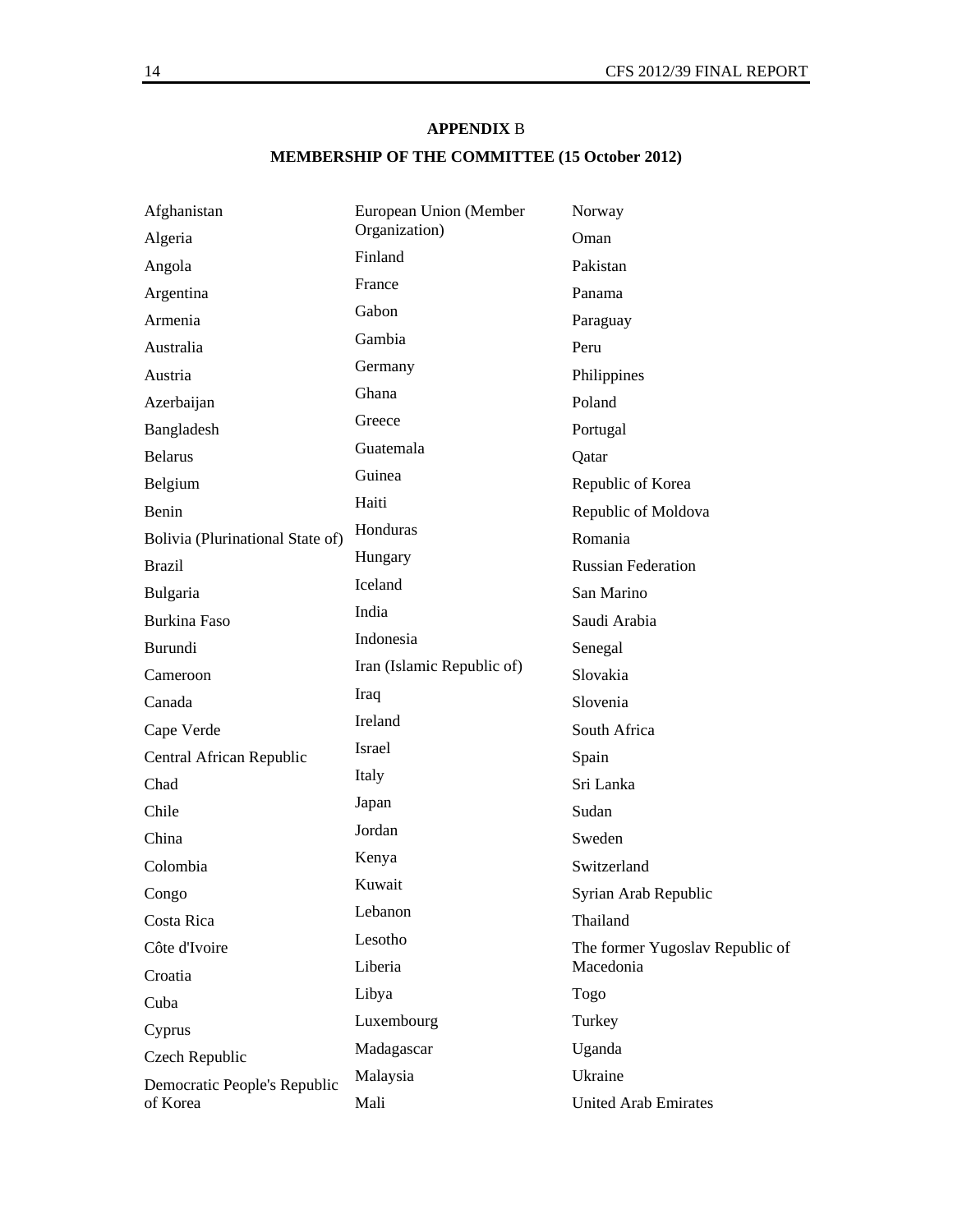| Denmark                  | Mauritania         | United Kingdom                     |
|--------------------------|--------------------|------------------------------------|
| Dominican Republic       | <b>Mauritius</b>   | United Republic of Tanzania        |
| Ecuador                  | Mexico             | <b>United States of America</b>    |
| Egypt                    | Morocco            | Uruguay                            |
| El Salvador              | Mozambique         | Venezuela (Bolivarian Republic of) |
| <b>Equatorial Guinea</b> | <b>Netherlands</b> | Yemen                              |
| Eritrea                  | New Zealand        | Zambia                             |
| Estonia                  | Nicaragua          | Zimbabwe                           |
| Ethiopia                 | Nigeria            |                                    |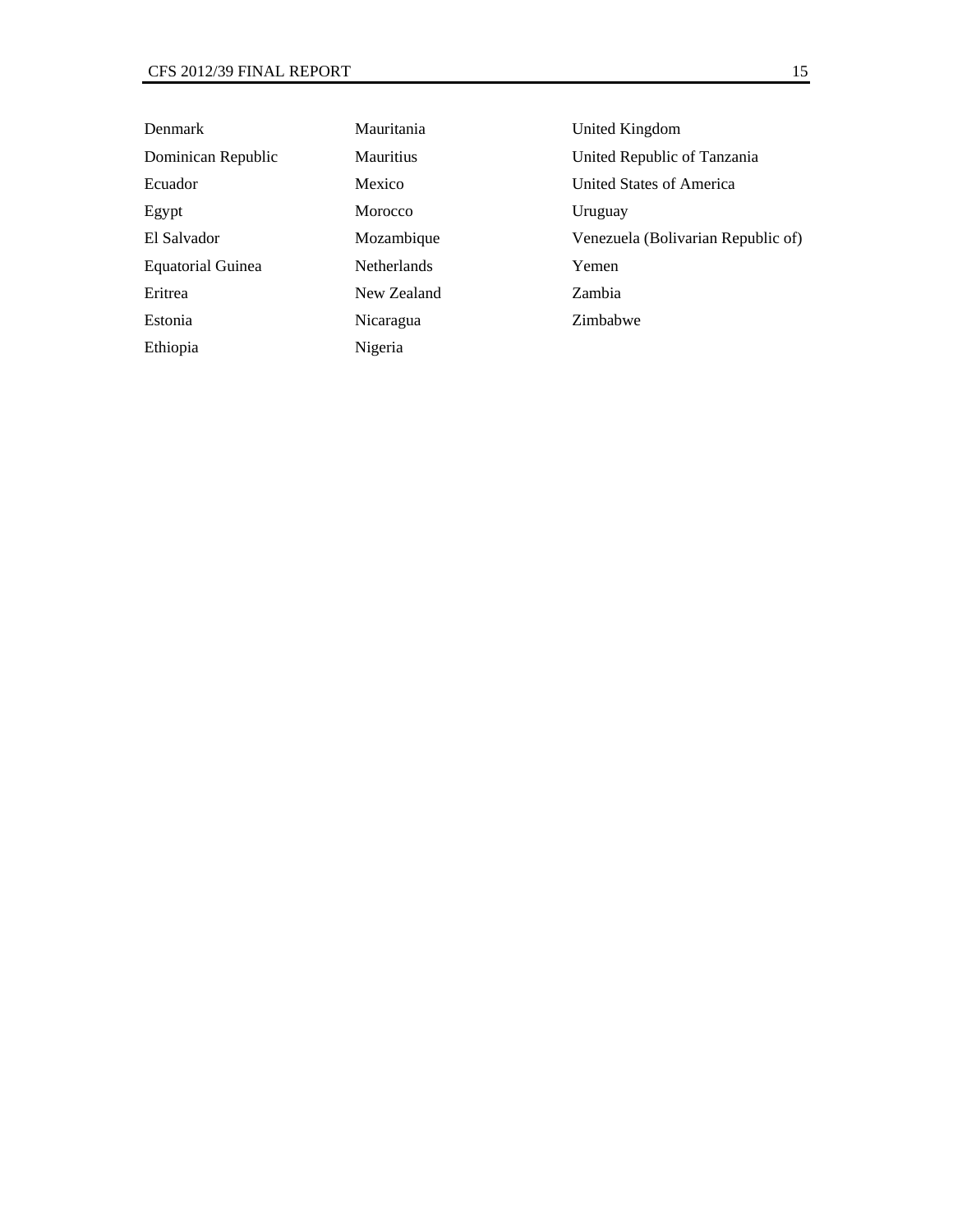## **APPENDIX C**

## **LIST OF DOCUMENTS**

| CFS 2012/39/1 Rev.2     | Provisional Annotated Agenda                                                                                        |  |
|-------------------------|---------------------------------------------------------------------------------------------------------------------|--|
| CFS 2012/39/2           | Policy Roundtable: Social protection for Food Security                                                              |  |
| CFS 2012/39/2 Add.1     | Executive Summary of the High-Level Panel of Experts (HLPE)<br>Report on Social Protection for Food Security        |  |
| CFS 2012/39/3           | Policy Round Table: Food Security and Climate Change                                                                |  |
| CFS 2012/39/3 Add.1     | Executive Summary of the High-Level Panel of Experts (HLPE)<br>Report on Food Security and Climate Change           |  |
| CFS 2012/39/4           | Coming to terms with Terminology                                                                                    |  |
| CFS 2012/39/5           | First Version of the Global Strategic Framework for Food Security and<br>Nutrition (GSF): Preamble and Decision Box |  |
| CFS 2012/39/5 Add.1     | Global Strategic Framework for Food Security and Nutrition (GSF) -<br><b>First Version</b>                          |  |
| CFS 2012/39/6           | Responsible Agricultural Investments: the Way Forward                                                               |  |
| CFS 2012/39/7           | Addressing Food Insecurity in Countries in Protracted Crises                                                        |  |
| CFS 2012/39/8           | Monitoring Progress towards CFS Decisions and Recommendation of<br>the Thirty-seventh Session (October 2011)        |  |
| CFS 2012/39/9           | Information Note on Monitoring CFS Decision and Recommendations                                                     |  |
| CFS 2012/39/10 Rev.1    | Mapping Food Security and Nutrition Actions at Country Level                                                        |  |
| CFS 2012/39/11 Rev.1    | Multi-Year Programme of Work (MYPOW)                                                                                |  |
| CFS 2012/39/12 Rev.1    | Proposed amendment to the CFS Rules of Procedure and to Rule<br>XXXIII of the GRO                                   |  |
| CFS 2012/39/Inf.1 Rev.1 | <b>Provisional Timetable</b>                                                                                        |  |
| CFS 2012/39/Inf.2       | List of documents                                                                                                   |  |
| CFS 2012/39/Inf.3       | Membership to the CFS (11 Oct 2012)                                                                                 |  |
| CFS 2012/39/Inf.4       | List of Delegates, Participants and Observers                                                                       |  |
| CFS 2012/39/Inf.5       | Statement of competence and voting rights by the European Union                                                     |  |
| CFS 2012/39/Inf.6       | Statement by the UN Secretary General                                                                               |  |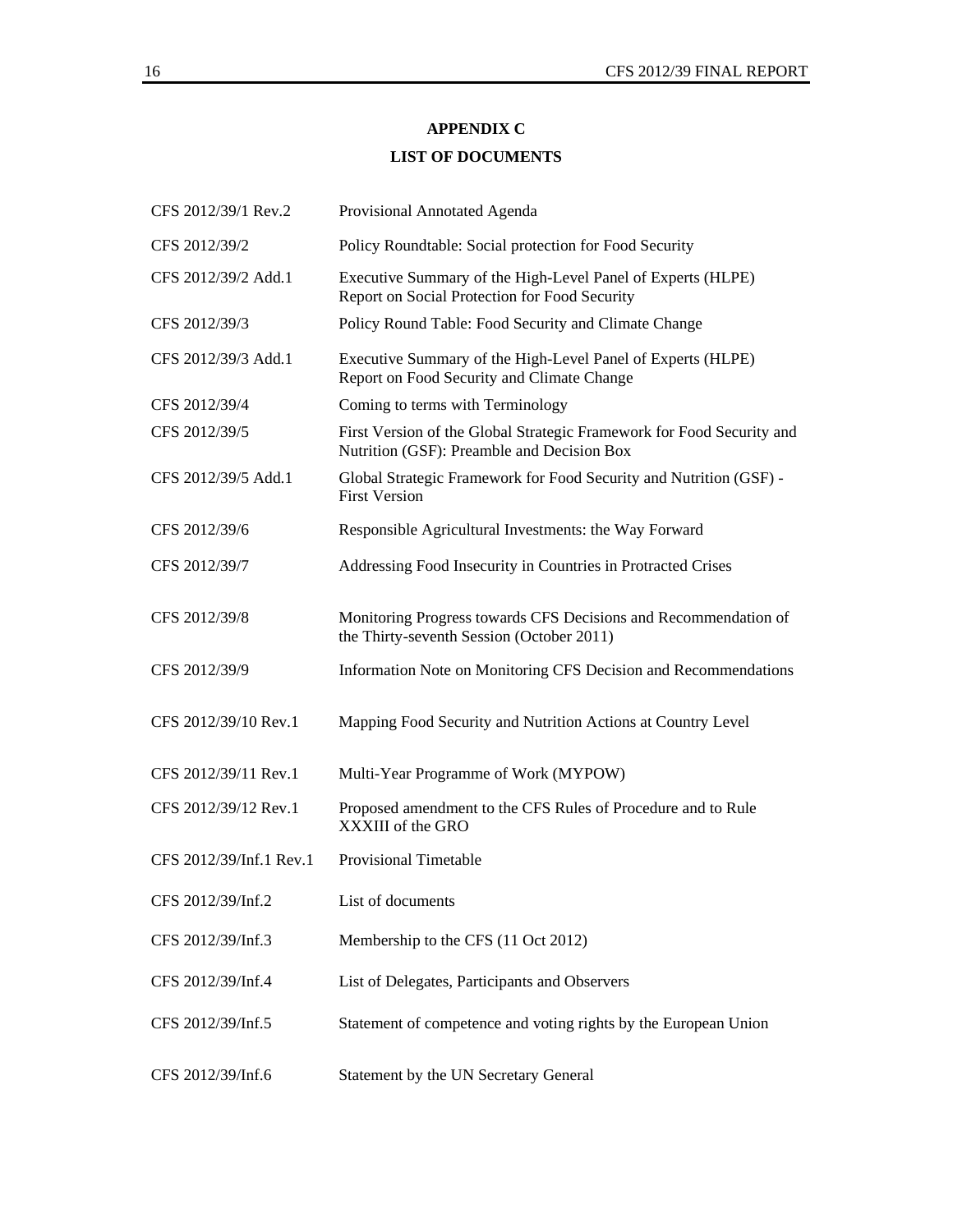| CFS 2012/39/Inf.7  | Statement by the Director-General of FAO                                                                                                                 |
|--------------------|----------------------------------------------------------------------------------------------------------------------------------------------------------|
| CFS 2012/39/Inf.8  | Statement by the President of IFAD or his representative                                                                                                 |
| CFS 2012/39/Inf.9  | Statement by the Executive Director of WFP or her representative                                                                                         |
| CFS 2012/39/Inf.10 | Statement by Prof M.S. Swaminathan, Chairperson of the Steering<br>Committee of the High Level Panel of Experts on Food Security and<br>Nutrition (HLPE) |
| CFS 2012/39/Inf.11 | <b>Policy Roundtables - Session Guidelines</b>                                                                                                           |
| CFS 2012/39/Inf.12 | Global and Regional Coordination and Linkages with CFS - Session<br>Guidelines                                                                           |
| CFS 2012/39/Inf.13 | Regional Multi-stakeholder Workshop on Food Security and Nutrition<br>(Khartoum, Sudan, 17-18 October 2012)                                              |
| CFS 2012/39/Inf.14 | Update on the Agricultural Market Information System                                                                                                     |
| CFS 2012/39/Inf.15 | SOFI 2012 - Executive Summary                                                                                                                            |
| CFS 2012/39/Inf.16 | Report on CFS expenditures 2010-2011                                                                                                                     |
| CFS 2012/39/Inf.17 | Information Note on CFS Item V.c: Addressing Policy Gaps and<br><b>Emerging Issues</b>                                                                   |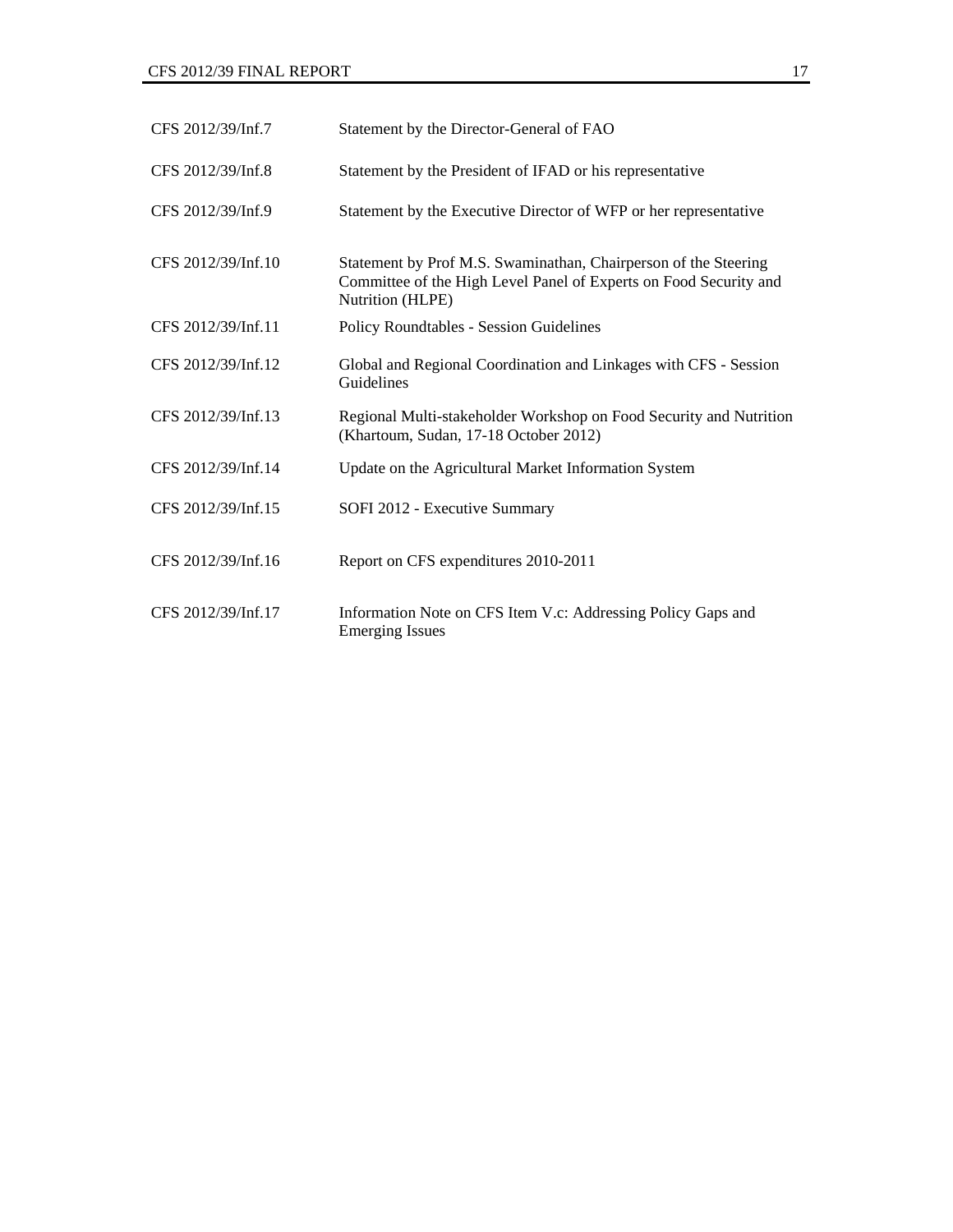#### **APPENDIX D**

## **PROPOSED TERMS OF REFERENCE TO DEVELOP PRINCIPLES FOR RESPONSIBLE AGRICULTURAL INVESTMENT**

#### **A. Purpose**

1. The expected outcome of the inclusive, consultative process within CFS is a set of principles to promote investments in agriculture that contribute to food security and nutrition and to support the progressive realization of the right to adequate food in the context of national food security.

#### **B. Intended users of the principles**

2. The principles are intended for all stakeholders that are involved in, benefit from, or are affected by agricultural investments, including among others:

- a) Governments (national, sub-national, local) in host states and states of origin of investments;
- b) Private and public investors (both domestic and foreign), such as small medium large farmers, farmers' organizations, cooperatives, private companies, joint ventures, chambers of commerce, trade unions, state funds, pension funds, financial institutions, commodities traders, partnerships and corporations;
- c) Intergovernmental and regional organizations, including international and regional financial institutions;
- d) Civil society organizations;
- e) Research organizations and universities;
- f) Donors;
- g) Foundations.

## **C. Type of instrument**

3. The principles will be voluntary and non-binding and should be interpreted and applied consistent with existing obligations under national and international law, and with due regard to voluntary commitments under applicable regional and international instruments. These principles should be interpreted and applied in accordance with national legal systems and their institutions. They should be endorsed by CFS.

#### **D. Nature of the principles**

4. The principles to be developed by the consultative process will take into account existing guidance frameworks such as the rai principles developed by FAO, IFAD, the United Nations Conference on Trade and Development (UNCTAD), the World Bank and build on the Voluntary Guidelines on the Responsible Governance of Tenure of Land, Fisheries and Forests in the Context of National Food Security (VGGT) and the Voluntary Guidelines on the Progressive Realization of the Right to Adequate Food in the Context of National Food Security.

5. The principles will address all types of investment in agricultural value chains and food systems<sup>4</sup> including by, for and with smallholder producers and including investments in agricultural research, extension and technology transfer. They will include foreign and domestic, public and private small, medium and large scale investments.

6. The principles should take into account the following key considerations:

- a) the broad diversity of agricultural value chains and food systems including smallholder food production, processing and marketing;
- b) recognition of special interests and needs of smallholder producers with respect to research, development and technology transfer;

l

<sup>4</sup> Including forestry and fisheries.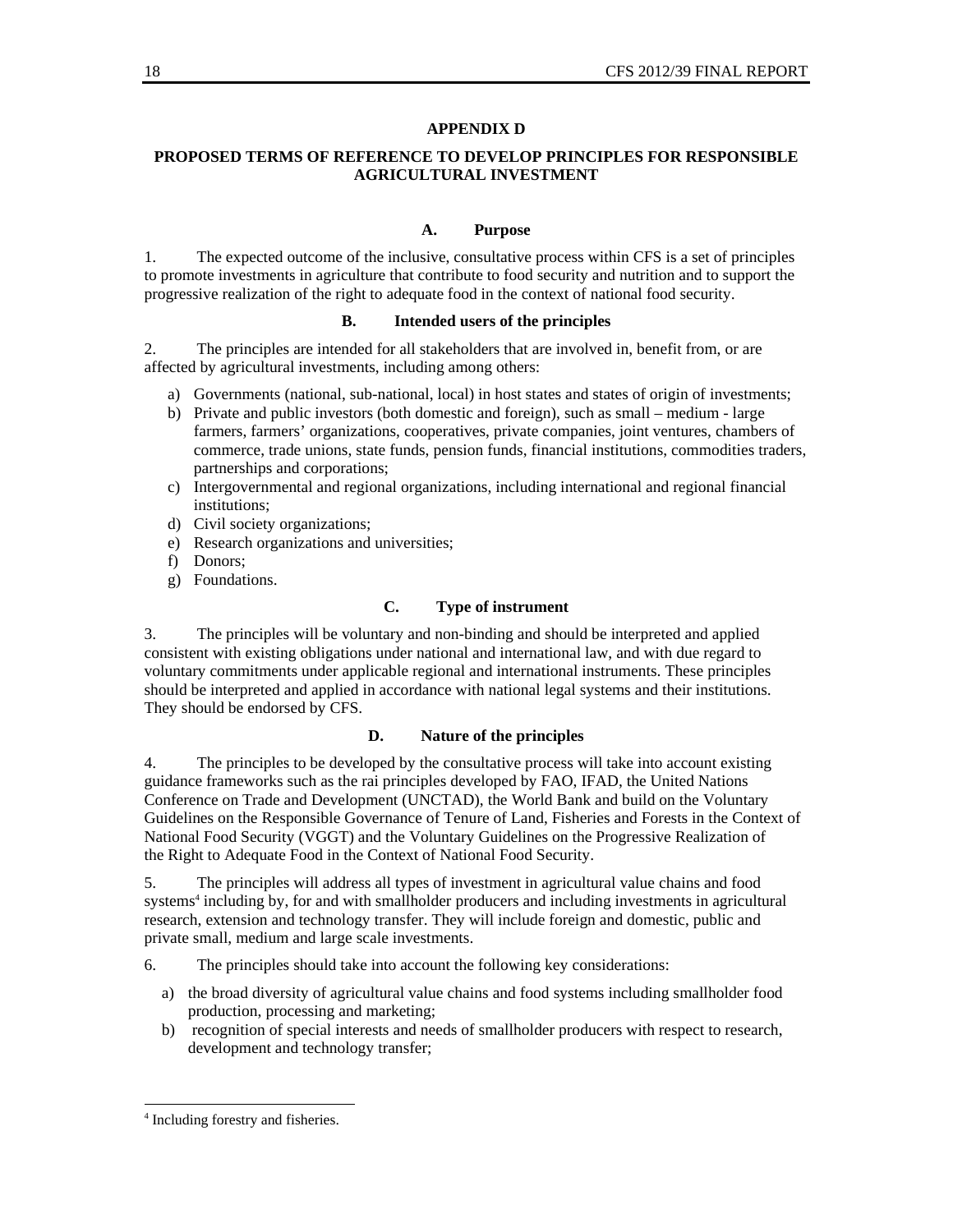- c) the impact of agricultural investments on environmental, economic, social and cultural aspects, including, but not limited to impacts on:
	- i) food security and nutrition;
	- ii) food producers;
	- iii) the most vulnerable segments of the population;
	- iv) employment creation and labour conditions;
	- v) gender related aspects including particular obstacles faced by women and girls (see VGGT, 5.4);
	- vi) the contribution to the sustainable use of natural resources;
	- vii) improved sustainable agricultural productivity;
	- viii) access to productive agricultural resources;
	- ix) the functioning of markets;
	- x) improved access to markets by smallholder producers and processors.
- d) the relevant obligations of states, and responsibilities of non-state actors conducive to responsible governance of investment such as existing human rights standards and the progressive realization of the right to adequate food in the context of national food security (based on VGGT sections 3B and 4);
- e) governance structures and decision making processes to enable and facilitate key elements such as consultation, participation, anti-corruption and conflict resolution;
- f) coordination, cooperation and partnerships among stakeholders;
- g) mechanisms to review, investments and to promote accountability of individuals, state and nonstate actors for their actions (based on VGGT, sections 3B and 4, and part 7).
- 7. Furthermore the principles should:
- a) build on the VGGT, particularly regarding section 12 on Investments, without reopening issues agreed to and include explicit references to the VGGT;
- b) clarify for the purpose of this process, commonly used terms such as responsible investment, private sector, smallholder producers, smallholder sensitive investment, and;
- c) ensure they do not duplicate existing agreements and ongoing intergovernmental negotiations across the UN and multilateral system.

#### **E. Proposed process and timeframe for the consultations**

8. The consultation process to develop the principles should be open and include all stakeholders that are key to ensure ownership and legitimacy. Adequate participation of Civil Society Organizations (CSOs), the private sector (companies and investors of all sizes), of initiatives such as the Comprehensive Africa Agriculture Development (CAADP), UN Global Compact, Organization for Economic Co-operation and Developmet (OECD), Grow Africa, national investment frameworks, and of research organizations, should be ensured.

9. The process should take into account lessons learnt from other CFS led processes such as the VGGT and the Global Strategic Framework for Food Security and Nutrition (GSF).

10. The consultation and negotiation process should be properly planned, simple and efficient. Regional, national, thematic and/or stakeholder specific, electronic consultations, which enable multistakeholder dialogue should be considered. Where possible, appropriate existing forums/meetings should be used, and stakeholders should be periodically informed about the stage of development of the principles.

11. The consultation schedule and relevant documents such as the draft principles should be made available well in advance in all UN official languages in the interests of maximum participation by all stakeholders.

12. The CFS Secretariat will implement the consultation process under the oversight of the Bureau and in close collaboration with the OEWG.

13. Adequate financial and human resources should be secured in advance to enable the consultations.